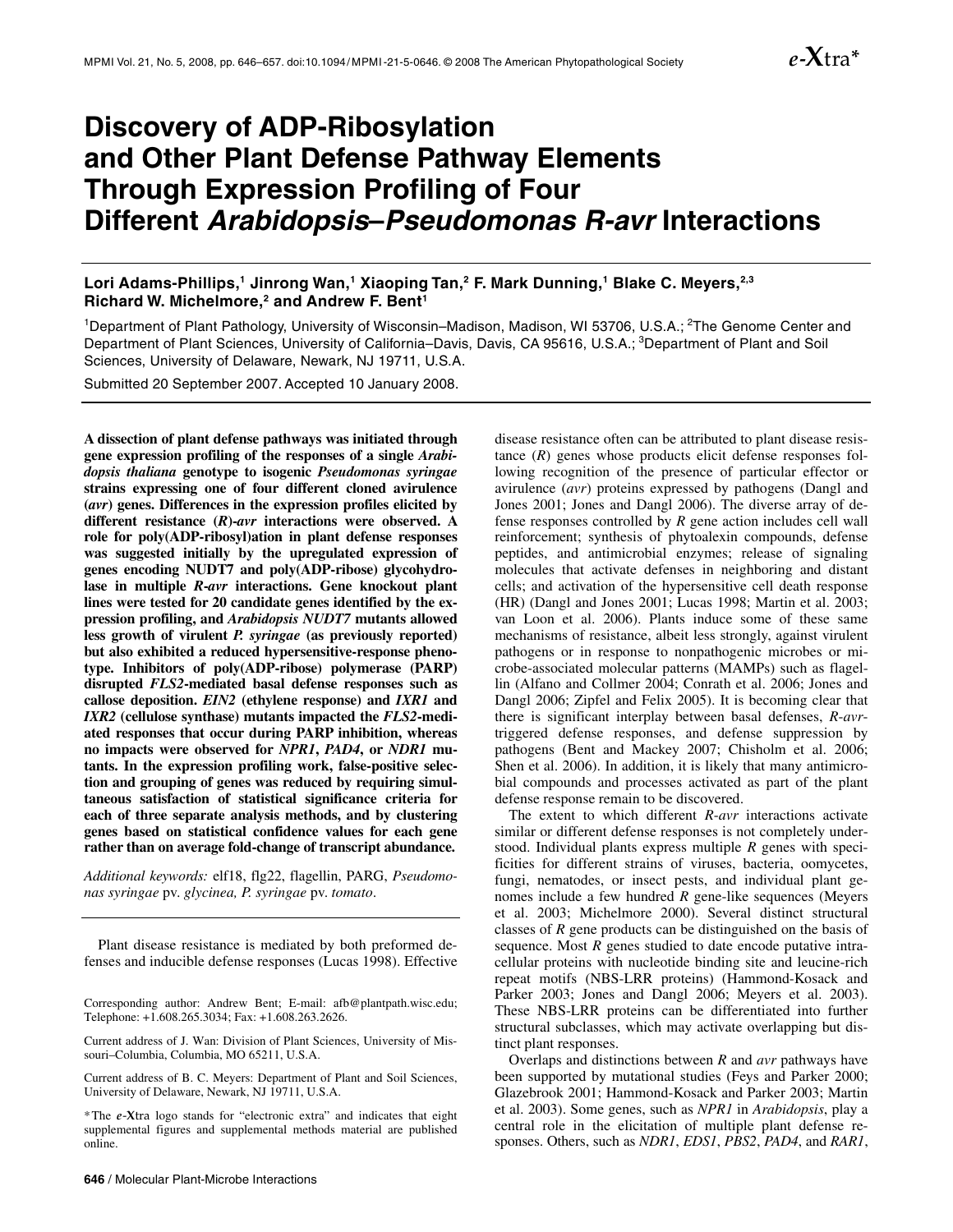identify divergence in *R* gene signaling that correlates with the *R* gene involved. Different *R* gene-mediated signal transduction pathways may converge downstream to induce a common set of plant defense responses. Alternatively, the different *R* gene pathways may utilize some distinct signaling components and induce different defense responses (Eulgem et al. 2004; Sato et al. 2007).

*Pseudomonas syringae* pathovars, like many other gramnegative bacterial pathogens of plants or animals, use a type III secretion system to deliver virulence effectors into host cells (Alfano and Collmer 2004). When these effector proteins are recognized by *R* gene-mediated processes, they are defined as *avr* gene products. The four *P. syringae avr* genes used in this study (*avrRpt2, avrRpm1, avrPphB*, and *avrRps4*) and their cognate *Arabidopsis R* genes (*RPS2, RPM1, RPS5*, and *RPS4*) have been cloned and are known to elicit defense responses in an *R*-*avr*–dependent fashion (Bent et al. 1994; Debener et al. 1991; Dong et al. 1991; Gassmann et al. 1999; Grant et al. 1995; Hinsch and Staskawicz 1996; Jenner et al. 1991; Mindrinos et al. 1994; Warren et al. 1998; Whalen et al. 1991). These *R* genes all encode NBS-LRR proteins; RPS2, RPM1, and RPS5 are predicted to have a coiled-coil near the N-terminus and RPS4 has a predicted toll interleukin 1 receptor (TIR) domain. Whole-genome phylogenetic analyses indicate that RPS2, RPM1, and RPS5 are diverse representatives of two of the four major classes of coiled-coil R proteins (Meyers et al. 2003).

Distinct strains of *P. syringae* previously have been used to study plant defense responses. Of these, *P. syringae* pv. *tomato* strain DC3000 (referred to subsequently as DC3000) is virulent on many genotypes of *Arabidopsis* as well as tomato and other host species (Cuppels 1986; Whalen et al. 1991). *P. syringae* pv. *glycinea* race 4 strain (referred to subsequently as R4) is virulent on soybean but, on *Arabidopsis* Col-0, it is nonvirulent in that it multiplies poorly and neither causes disease nor elicits an HR (Yu et al. 1998). Despite differences in virulence on *Arabidopsis*, both DC3000 and R4 can deliver the same *avr* gene products and elicit defense responses in *Arabidopsis* that are mediated by the same *R-avr* pairings. This provides an experimental opportunity to investigate the extent to which host responses are the same or different when the eliciting *avr* signal is delivered by virulent as opposed to nonvirulent pathogen strains.

To initiate the present study, isogenic *P. syringae* strains and a single genotype of *Arabidopsis* were used to compare the transcript profiles induced by four different *R-avr* pairings. A limited transcript-profiling experiment was carried out to identify candidate genes for further functional study, rather than to establish definitive expression profiles. Because different statistical tests identified markedly different sets of genes as exhibiting significant changes in transcript level, a conservative data analysis approach was used that relied on multiple statistical tests. For each *R-avr* interaction, sets of genes were identified that exhibited consistent upregulation 14 h after inoculation. Genes upregulated in three or more of the tested *R-avr* interactions provided a reproducible candidate gene set. Gene knockouts of 20 candidate genes provided evidence for contributions to plant defense by four of these genes and suggested a role for poly(ADP-ribosyl)ation in plant–pathogen interactions.

# **RESULTS**

# **Expression profiling using two isogenic systems for elicitation of four**

# **different** *R- or avr***-mediated defense responses.**

We utilized an isogenic system to compare plant responses mediated by four different *R* genes, resulting in the identification of numerous plant genes that are differentially expressed

in response to different *R-avr* interactions. Leaves of *Arabidopsis* ecotype Col-0 were inoculated with isogenic strains of two pathotypes of *P*. *syringae* that differed only by the expression of one of four cloned *avr* genes (*avrRpt2, avrRpm1, avrPphB*, or *avrRps4*). The four *avr* gene products were delivered individually by *P. syringae* pv. *tomato* strain DC3000 and *P. syringae* pv. *glycinea* strain R4. As controls, plants were either mock inoculated with solution containing no bacteria, inoculated with the same strain of *P. syringae* carrying the plasmid with no *avr* gene, or left untreated. Unless otherwise noted, transcript abundance was analyzed relative to the abundance in mock-inoculated control samples. A low titer of bacterial inoculum  $(1 \times 10^5 \text{ CFU/ml})$  was used that, for DC3000, results in symptoms resembling those observed following natural infections. This inoculation titer avoided abnormal mass-activation of defense responses in all cells; however, a corollary is that changes in pathogen-induced gene expression were substantially diluted because many host cells were not in direct contact with pathogen (Turner and Novacky 1974). Leaf samples were harvested 14 h after pathogen inoculation. The relative levels of approximately 8,300 *Arabidopsis* gene transcripts were determined using AG1 Affymetrix *Arabidopsis* Gene Chip arrays.

# **Different analytical methods produced substantially different results.**

Array data initially were processed and analyzed using the Affymetrix MAS software package. Reproducibility of transcript abundance data between treatment replicates was confirmed but fold-change values derived from comparisons of two treatments were less reproducible (Supplemental Fig. S1). This emphasized the need for statistical analysis methods that extended beyond average fold-change to identify those genes whose transcript level is reproducibly altered.

When we used the data set containing two biological replicates of each treatment to identify genes that exhibit a significant transcript abundance change following any given treatment, different commonly used analytical approaches and software packages identified partially overlapping but substantially different sets of genes (Fig. 1). Genes identified by one data analysis method as having exhibited a significant change in transcript abundance often were not detected as significant by another analysis method. The genes identified by one method were not a subset of those identified by a second method, which might be expected if one analysis method was simply more stringent than another. This implies that both false-positives and false-negatives are frequent when lists of genes with a significant transcript abundance change are generated using common expression profile data analysis methods, as also has been reported by others (discussed below).

# **Data filtering and grouping based on the intersection of statistical criteria.**

We reduced the false-positive (type I error) selection or grouping of genes by requiring satisfaction across multiple significance criteria such as average fold-change, GeneSpring *P* value, dChip lower bound of confidence interval for foldchange (LBFC), Affymetrix difference call, and analysis of variance (ANOVA). The complete results of these analyses for all probe sets on the arrays, as well as the raw data for this entire study, are available on the University of California Davis and ArrayExpress websites (cited below).

Data were sorted based on the GeneSpring *P* value, dChip LBFC, and ANOVA rather than on average transcript abundance fold-change (discussed below and in supplemental data). A master list of genes exhibiting altered transcript abundance in response to at least one *R-avr* interaction compared with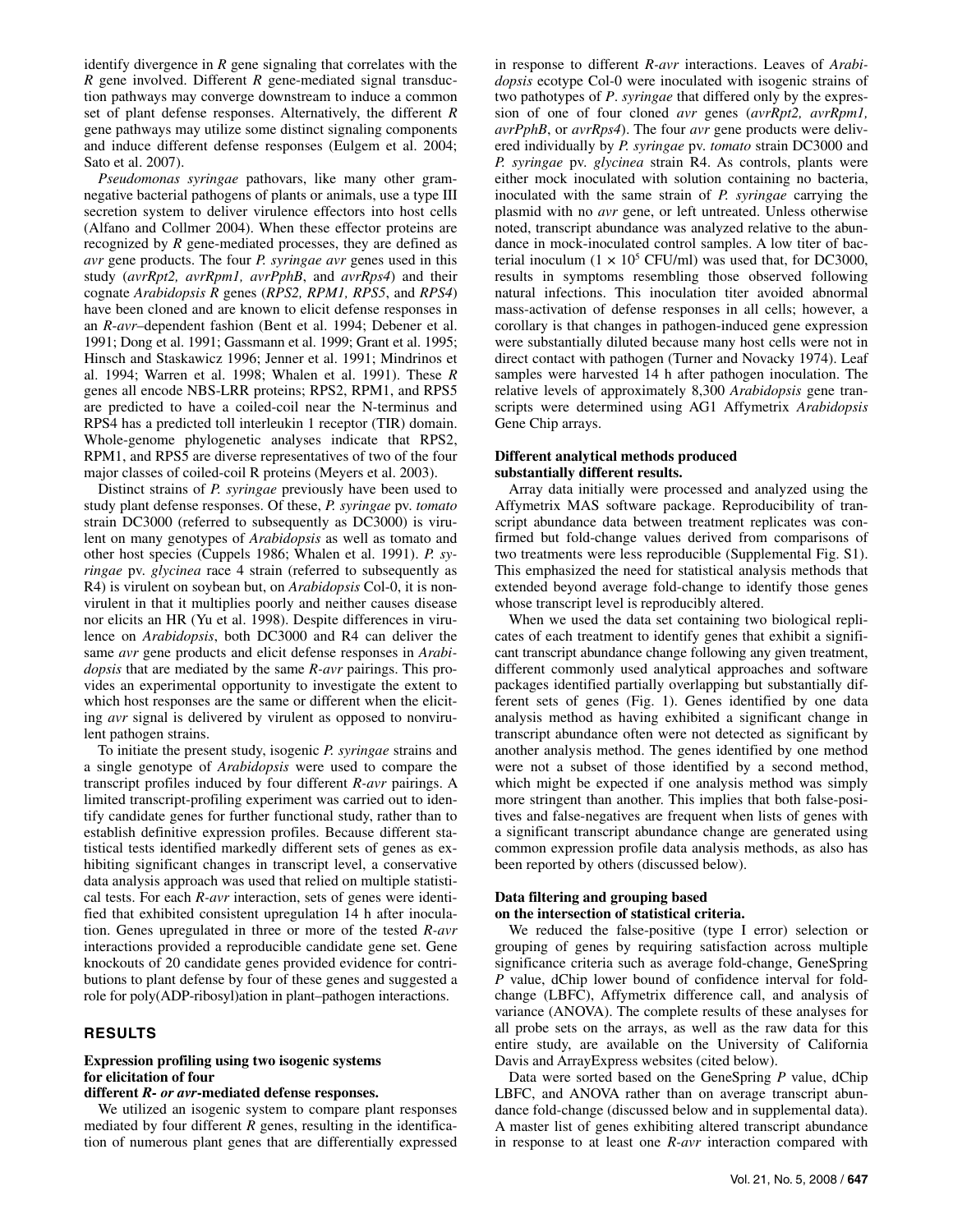either mock- or DC3000- (with no *avr* transgene) inoculated plants was established (Supplemental Table S1). Induced expression was validated by RNA blot analysis and reverse-transcription polymerase chain reaction (RT-PCR) for a small subset of these genes (Supplemental Fig. S2 and discussed below). Due to the fact that some genes are identified by multiple probe sets, this set of 234 probe sets represents 220 genes.

To group genes into sets that exhibited similar regulation in response to different *R-avr* interactions, we established qualitative bins that each encompassed a defined quantitative range of significance values (dChip LBFC and GeneSpring *P* values). Each transcript initially was marked as increased, decreased, or unchanged for each treatment using the cutoff values that had first been applied in data filtering to generate the 234 probe-set master set. The relative reliability of the conclusion (level of statistical significance) was noted by the darkness of the gold or blue shading for increase and decrease, respectively (Fig. 2). Genes then were clustered manually based on the strength of statistical support for the conclusion that transcript abundance changed, rather than basing clustering on the transcript abundance fold-change values.

# **Transcripts altered by wild-type DC3000 or R4 are almost all altered by DC3000+***avr* **or R4+***avr* **strains as well.**

In general, the *P. syringae* pv. *glycinea* R4 strains elicited a much weaker response than the DC3000 strains. Our conservative procedure revealed few or no genes that were elevated by DC3000 or R4 alone (with no *avr* transgene) compared with the mock control. When a less stringently determined list of 558probe sets was examined, nearly all of the genes detectably activated by virulent DC3000 at 14 h after infection also were activated by *R-avr* interactions (Supplemental Table S2). Consistent with this observation, very few genes were identified whose abundance in an *R-avr* interaction was different from



dChip: Lower Bound of Confidence Interval for Fold-Change

**Fig. 1.** Different software packages identify substantially different sets of 'significant' genes. A representative example is shown, presenting data for transcript levels in plants inoculated with DC3000 *avrRpt2*+ relative to the levels for control mock-inoculated plants from the same experiments. Each data point represents one gene. The upper graph includes all 368 genes that exhibited an average fold-change (for two biological replicates)  $\geq 2.5$ as determined by Affymetrix MAS. In the lower graph, genes are presented if they were not already in the upper graph but GeneSpring *P* value was <0.05 or dChip LBFC value was  $\geq$  1.5. Genes were excluded from the figure if  $|AvDiff_{exp} - AvDiff_{control}| < 100$ .

the abundance during infection with isogenic bacteria lacking a *avr* transgene. This is a primary reason why mock-inoculated plants were used as the control in our analyses below. The few genes that were upregulated in three or more *R-avr* interactions compared with DC3000 with no *avr* transgene also were identified on our candidate gene list when mock-inoculated plants were used as the control.

# **Different** *R-avr* **interactions produce overlapping but distinct expression profiles.**

Our expression profiling study revealed sets of genes within the 220-gene master set that were induced by multiple *R-avr* interactions and other sets of genes that were activated by specific *R-avr* interactions. The relative number of genes in each tested *R-avr* interaction that exhibited altered transcript levels 14 h after inoculation is summarized in Figure 2. In terms of the overall number of genes exhibiting elevated transcript levels, *RPS2–avrRpt2* > *RPM1–avrRpm1* > *RPS5–avrPphB* >> *RPS4– avrRps4*. *RPS4–avrRps4* interactions produced a minimal response that was more similar to the DC3000 (no *avr*) treatment than it was to the other three *R-avr* interactions. This latter result is not surprising given that *RPS4* is known to be active but minimally effective in the Col-0 genetic background (Gassmann et al. 1999; Hinsch and Staskawicz 1996; Yu et al. 1998).

Inspection of the data revealed a number of genes for which the statistical test for transcript level change was above the significance cutoff for one or more *R-avr* interactions, yet close to



## **Color Scheme:**



**Fig. 2.** Extent of co-expression of 234 probe sets that revealed significant upregulation in at least one treatment. Color intensities represent strength of conclusion that the transcript was more (orange) or less (blue) abundant in treatment than in the control, as described in the color key. Vertical height of a colored area reflects the number of genes in that area (figure derived from a vertical list of 234 probe sets).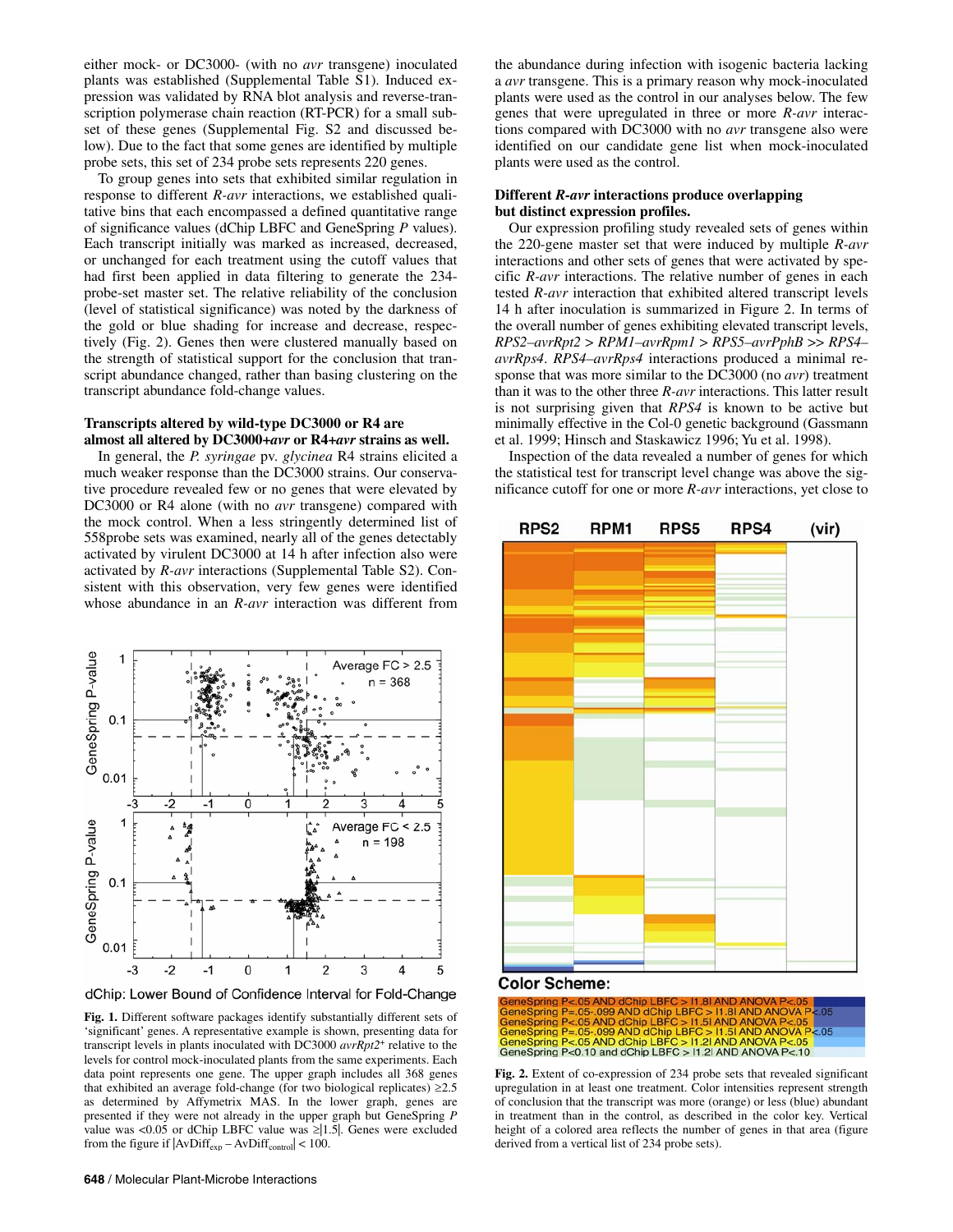but just below the cutoff for another *R-avr* interaction. To reduce type II errors (false characterization of such genes as "differently regulated in the tested *R-avr* interactions"), the 220-gene master list was resorted after identifying those genes that satisfied a less stringent cutoff (GeneSpring *P* < 0.10 and dChip LBFC  $>$  |1.2| for any of the DC3000/mock-inoculation comparisons). The resulting data are presented in Supplemental Table S3. The overall conclusion remained that the different *Ravr* treatments produced different expression profiles.

## **Genes upregulated by different** *R-avr* **interactions include a core set of genes upregulated by three or more of the tested** *R-avr* **interactions.**

In all, 38 genes exhibited elevated transcript levels for three or more *R-avr* interactions tested (Fig. 3). Supplemental Table S4 is a less stringently defined set of 71 genes that exhibited elevated transcript levels in three or more different DC3000+*avr* treatments. A number of genes not previously associated with defense were revealed, providing interesting candidates for further study.

## **Knockout study identifies genes that impact susceptibility to** *P. syringae* **pv.** *tomato***.**

Of the genes that showed significantly upregulated transcript levels in three or more *R-avr* interactions, those that had not been studied previously with respect to plant–pathogen interactions were targeted for gene knockout experiments. SALK T-DNA insertion *Arabidopsis* lines were obtained and homozygous mutant lines were generated for the 20 of the 71 genes marked as such. Pathogen growth within leaves then was measured for virulent *P. syringae* pv. *tomato* DC3000 and for DC3000 expressing *avrRpt2*. This candidate gene approach yielded four genes for which mutants showed significantly altered susceptibility to virulent DC3000 in multiple independent tests (Supplemental Fig. S3); At4g12720 (*NUDT7*, encoding a nudix hydrolase), At4g23700 (*CHX17*, encoding a cation/H+ exchanger), At4g39950 (*CYP79B2*, encoding a cytochrome P450), and At4g29740 (*CKX4*, encoding a cytokinin oxidase). Overall, roles in plant disease resistance cannot be ruled out for the other genes that were mutationally tested;



(HR) in response to avirulent *Pseudomonas syringae* pv. *tomato*. **A,** HRassociated tissue collapse in leaves of Col-0, *nudt7-1*, and *nudt7-2* plants inoculated on one side of the leaf with either *P. syringae* pv. *glycinea* R4 +  $avrRpt2$  or *P. syringae* pv. *tomato* DC3000 +  $avrRpt2$  at  $5 \times 10^7$ CFU/ml. Approximately 10 leaves per genotype were scored for severity of HR on a scale from 0 (no collapse) to 5 (100% collapse) over a time course ranging from 12 to 22 h. **B,** Autofluorescence detection of HR cell death in leaf mesophyll tissue of wild-type Col-0 (left) or *nudt7-1* mutant (right) 24 h after inoculation with *P. syringae* pv*. glycinea* R4 (*avrRpt2*) at  $1 \times 10^6$  CFU/ml.

|             |                                                                         | DC+avrRpt2/mock |                     |      |             |                            | DC+avrRpm1/mock |              |       |      |                | DC+avrPphB/mock   |                                                                             |             |             |                          | DC+avrRps4/mock |                 |       |      | DC (no avr)/mock           |      |                 |       |      |                |
|-------------|-------------------------------------------------------------------------|-----------------|---------------------|------|-------------|----------------------------|-----------------|--------------|-------|------|----------------|-------------------|-----------------------------------------------------------------------------|-------------|-------------|--------------------------|-----------------|-----------------|-------|------|----------------------------|------|-----------------|-------|------|----------------|
|             |                                                                         |                 | GeneSpring<br>dChip |      |             | GeneSpring<br><b>ANOVA</b> |                 |              | dChip |      | <b>ANOVA</b>   | GeneSpring        |                                                                             | dChip       |             | ANOVA                    | GeneSpring      |                 | dChip |      | ANOVA GeneSpring           |      |                 | dChip |      | ANOVA          |
| <b>AGI#</b> | <b>TIGR Gene Annotation</b>                                             | FC.             | $\circ$             | FC.  | LBFC        | P                          | FC              | D            | FC    | LBFC | P.             | FC                | Prob                                                                        |             | LBFC        | p                        | FC.             | Ð               | FC    | LBFC | p                          |      |                 | FC    | LBFC | P.             |
| At4q39030   | enhanced disease susceptibility 5 (Eds5)                                |                 | 5.94 0.016          | 5.60 | 4.41        | 0.00                       |                 | 4.15 0.015   | 3.69  | 2.48 | 0.011          | 5.95              | 0.006                                                                       | 5.65        |             | 0.00                     |                 | 2.44 0.047      | 2.31  | 1.51 | 0.04                       |      | 1.99 0.097      | 1.92  |      | 1.20 0.148     |
|             | At2g04430 MutT/nudix family protein (NUDTS)                             |                 | 6.40 0.014          | 5.46 | 4.65        | 0.006                      | 3.10            | 0.036        | 2.72  | 2.06 | 0.018          | 2.81              | 0.034                                                                       | 2.98        | 2.04        | 0.044                    | 2.36            | 0.058           | 2.06  | 1.79 | 0.042                      |      | 1.61 0.203      | 1.77  |      | 1.25 0.141     |
|             | At2q05940 similar to auxin-regulated dual specificity cytosolic kinase  | 3.31            | 0.022               | 3.64 | 3.10        | 0.004                      | 2.62            | 0.033        | 2.69  | 2.35 | 0.009          | 2.42              | 0.061                                                                       | 3.02        | 1.80        | 0.012                    | 2.19            | 0.052           | 2.30  | 1.52 | 0.016                      | 1.85 | 0.105           | 2.11  |      | 1.33 0.059     |
|             | At4q04500 receptor-related protein kinase                               | 3.92            | 0.023               | 2.93 | 2.03        | 3E-05                      |                 | 2.81 0.031   | 2.45  | 1.64 | 6E-05          | 3.83              | 0.016                                                                       | 2.83        | 1.61        | 6E-05                    |                 | 2.54 0.045      | 2.13  |      | $1.43$ $2E - 04$           |      | 2.09 0.072      | 1.82  |      | 1.15 1E-04     |
|             | At3q52430 phytoalexin-deficient 4 protein (pad4)                        | 4.18            | 0.028               | 3.13 | 2.60        | $2E-05$                    | 2.72            | 0.051        | 2.06  | 1.72 | $2E-04$        | 3.19              | 0.038                                                                       | 2.20        | 1.87        | 9E-05                    | 2.36            | 0.076           | 1.81  |      | $1.52 \quad 3E - 04$       |      | 1.74 0.200      | 1.41  | 1.07 | 0.002          |
|             | At4q34480 glycosyl hydrolase family 17                                  | 2.63            | 0.053               | 2.52 | 2.12        | $2E-05$                    | 2.87            | 0.049        | 2.54  | 2.13 | $2E - 05$      | 2.75              | 0.051                                                                       | 2.43        | 2.10        | $2E-05$                  |                 | 2.39 0.076      | 2.19  | 1.86 | $4E - 05$                  |      | 1.51 0.338      | 1.49  |      | 1.29 0.001     |
|             | At2q30770 cytochrome P450 71A13                                         | 10.48           |                     |      | 4.30        | 4E-04                      | 9.40            | 0.016        | 6.15  |      | $4.49$ $4E-04$ | 5.88              | 0.035                                                                       | 4.16        | 3.07        | 0.00                     |                 | 2.18 0.157 1.54 |       |      | 1.03 0.01                  |      | 1.87 0.305      | 1.66  |      | 1.08 0.052     |
|             | At3q50770 calmodulin-related protein                                    |                 |                     |      |             | 0.004                      | 3.05            | 0.017        | 3.03  | 2.33 | 0.003          | 2.46              | 0.032                                                                       | 2.65        | 1.98        | 0.00                     |                 | 1.76 0.098      | 1.67  | 1.10 | 0.205                      |      | 1.72 0.119 1.67 |       |      | 1.06 0.131     |
|             | At2g18690 expressed protein                                             | 3.55            | 0.023               | 3.07 | 2.32.       | 0.001                      | 3.09            | 0.031        |       | 2.20 | 0.002          | 2.63              | 0.039                                                                       | 2.50        | 1.68        | 0.004                    |                 | 1.79 0.128      | 1.63  | 1.19 | 0.03                       |      | 1.70 0.231      | 1.64  |      | 0.87 0.047     |
|             | At4q39950 cytochrome P450 7982                                          | 3.98            | 0.009               | 2.67 | 2.02        | $2E - 04$                  | 4.26            |              | 2.93  | 2.55 | $1E - 04$      | 3.28              | 0.015                                                                       | 2.18        | 1.67        | <b>5E-04</b>             |                 | 1.65 0.133      | 1.27  | 1.08 | 0.011                      | 1.70 | 0.128           | 1.33  |      | 1.04 0.012     |
|             | At1q02920 glutathione transferase, putative                             | 2.78            | 0.029               | 2.34 | 1.98        | $1E - 04$                  | 2.41            | 0.036        | 2.15  | 1.88 | $2E - 04$      | 2.29              | 0.040                                                                       | 2.06        |             | 1.56 4E-04               |                 | 1.31 0.332      | 1.29  | 1.04 | 0.028                      |      | 1.43 0.270      | 1.37  |      | 1.04 0.032     |
|             | At4q36990 heat shock transcription factor 4 (HSF4)                      | 3.15            | 0.026               | 2.97 | 2.59        | 0.003                      | 2.51            | 0.039        | 2.35  | 2.03 | 0.004          | 2.56              | 0.032                                                                       | 2.41        |             | 1.50 0.005               |                 | 1.79 0.107      | 1.70  |      | 1.32 0.021                 |      | 1.90 0.120      | 1.89  |      | 1.17 0.029     |
|             | At2g31865 poly(ADP-ribose) glycohydrolase -related (PARG)               | 3.06            | 0.035               | 3.53 | 2.95        | 0.002                      | 2.74            | 0.047        | 2.34  | 1.91 | 0.003          | 2.30 <sub>1</sub> | 0.077                                                                       | 2.93        | 1.65 0.00   |                          |                 | 1.83 0.148      | 1.98  | 1.58 | 0.00                       |      | 2.01 0.111      | 2.04  |      | 1.71 0.021     |
|             | At2q19190 light repressible receptor protein kinase, putative           |                 | 0.009               | 3.03 | 2.23        | 0.006                      | 1.97            | 0.022        | 2.48  | 1.91 | 0.006          | 1.62              | 0.058                                                                       | 2.21        | $1.62$ 0.03 |                          |                 | 1.02 0.918      | 1.42  | 1.08 | 0.034                      |      | 1.39 0.205      | 1.92  |      | 1.17 0.014     |
|             | At1q61800 glucose-6-phosphate/phosphate-translocator, putative          | 3.21            | 0.041               | 3.48 | 2.10        | 0.004                      | 3.23            | 0.035        | 3.06  | 1.86 | 0.006          | 3.03              | 0.040                                                                       | 2.69        | 1.46        | 0.0                      |                 | 1.41 0.330      | 1.33  | 0.80 | 0.374                      |      | 1.71 0.176      | 2.09  | 1.17 | 0.04           |
|             | At1q18570 myb family transcription factor                               | 3.01            | 0.027               |      | 2.94        | $2E-06I$                   | 2.16            | 0.055        | 3.40  | 2.35 | <b>8E-06</b>   | 2.76              | 0.030                                                                       | <b>4.85</b> | 3.22        | $9E-0$                   |                 | 1.42 0.269      | 2.49  | 1.64 | $4E - 06$                  | 1.25 | 0.502           | 2.13  | 1.42 | $2E - 04$      |
|             | At4g12720 MutT/nudix family protein (NUDT7)                             | 3.32            |                     | 2.50 | 1.99        | 0.002                      | 2.29            | 0.045        | 1.89  | 1.70 | 0.009          | 2.86              | 0.026                                                                       | 2.39        |             | 1.95 0.00                |                 | 2.03 0.066      | 1.68  | 1.34 | 0.012                      |      | 1.61 0.173      | 1.39  | 1.19 | 0.103          |
|             | At5q54840 SGP1 monomeric G-protein                                      | 2.99            | 0.035               | 2.93 | 1.97        | 0.003                      |                 | 2.15 0.071   | 2.65  | 2.00 | 0.013          | 2.71              | 0.035                                                                       | 2.80        |             | 1.91 0.00                |                 | $1.77$ 0.133    | 2.03  | 1.46 | 0.029                      |      | 1.52 0.318      | 1.87  |      | 1.31 0.024     |
|             | At1g24140 metallo proteinase -related                                   | 2.99            | 0.019               | 2.49 | 1.96        | $1E-03$                    |                 | 2.31 0.039   | 2.00  | 1.59 | 0.002          |                   | 3.42 0.011                                                                  | 2.87        |             | $1.83$ 6 <sub>E</sub> -0 |                 | 2.07 0.074      | 1.83  | 1.08 | 0.005                      |      | 1.47 0.228      | 1.38  |      | 1.08 0.016     |
|             | At4q29740 cytokinin oxidase family (CKX4)                               | 3.05            | 0.021               |      | 2.32        | $1E-04$                    | 2.64            | 0.027        | 2.42  | 1.69 | $2E-04$        | 2.55              | 0.035                                                                       | 2.57        | 1.75        | $1E-0$                   |                 | 1.87 0.085      | 1.87  |      | 1.38 5E-04                 |      | 1.43 0.245      | 1.59  |      | 1.04 6E-04     |
|             | At2g29460 glutathione transferase, putative                             | 2.96            | 0.028               | -39  | 2.00        | <b>SE-04</b>               | 2.42            | 0.037        | 1.99  | 1.66 | 0.001          | 2.62              | 0.026                                                                       | 2.33        | 1.73.       | $8E - 0$                 |                 | 1.31 0.345      | 1.18  | 0.93 | 0.084                      |      | 1.66 0.130      | 1.45  |      | 1.14 0.021     |
|             | At4q35110 expressed protein; pEARLI 4                                   | 2.86            | 0.024               | 7.45 | <b>1.89</b> | 0.008                      | 2.98            | 0.021        | 2.39  | 1.72 | 0.014          | 2.88              | 0.023                                                                       | 2.63        |             | 1.62 0.008               |                 | 1.71 0.123      | 1.46  | 1.22 | 0.04                       | 1.21 | 0.658           | 1.30  |      | 0.96 0.219     |
|             | At3g46090 zinc finger protein (ZAT7)                                    | 4.62            |                     | 4.50 | 2.79        | 0.002                      |                 | 2.34 0.063   | 2.52  | 1.92 | 0.011          | 2.76              | 0.040                                                                       | 3.15        |             | 1.47 0.008               |                 | 2.34 0.061      | 2.38  | 1.39 | 0.015                      |      | 1.76 0.147      | 1.72  |      | 1.13 0.067     |
|             | At5q02490 heat shock protein hsc70-2 (hsc70.2) (hsp70-2)                | $4.00 -$        | 0.029               | 3.94 | 2.51        | 0.0                        |                 | 2.72 0.060   | 2.51  | 1.64 | 0.04           | 3.36              | 0.035                                                                       | 3.32        | 1.87        | 0.02                     |                 | 1.37 0.392      | 1.39  | 0.86 | 0.243                      |      | 1.32 0.450      | 1.31  | 0.84 | 0.5            |
|             | At4q21830 expressed protein; CGI-131 protein                            | 4.35            | 0.013               | 2.13 | 1.52        | $1E-05$                    |                 | 4.45 0.015   | 2.37  | 2.02 | $8E - 06$      | 3.93              | 0.014                                                                       | 2.33        | 2.01        | $2E - 0$                 |                 | 1.87 0.087      | 1.10  |      | $0.89$ 2E-04               |      | 1.39 0.318      | 1.04  |      | 0.87 0.003     |
|             | At2g04400 indole-3-glycerol phosphate synthase (IGPS)                   | 2.67            | 0.022               | 2.12 | 1.78        | 0.002                      | 2.37            | 0.034        | 2.12  | 1.97 | 0.003          | 2.12              | 0.044                                                                       | 2.16        |             | 1.73 0.00                |                 | 1.66 0.113      | 1.38  | 1.27 | 0.009                      |      | 1.56 0.175      | 1.52  | 1.10 | 0.031          |
|             | At4g21380 receptor-related serine/threonine protein kinase ARK3         | 2.90            | 0.026               | .26  | .78         | $1E-04$                    | 2.63            | 0.028        | 2.42  | 1.84 | <b>5E-05</b>   | 2.58              | 0.032                                                                       | 2.27        | 1.52        | $1E-0$                   |                 | 2.09 0.061      | 1.68  | 1.38 | $IE-04$                    |      | 1.56 0.201      | 1.58  |      | 1.25 0.002     |
|             | At2q38860 (YLS5) proteaseI (pfpI)-like protein                          | 2.35            | 0.034               | 2.40 | 1.69        | 0.016                      | 2.31            | 0.037        | 2.33  | 1.65 | 0.01           | 2.28              | 0.038                                                                       | 2.37        |             | 1.72 0.01                |                 | 1.70 0.104      | 1.70  | 1.28 | 0.045                      | 1.56 | 0.161           | 1.69  |      | 1.28 0.182     |
|             | At1g30900 spot 3 protein and vacuolar sorting receptor (AtELP6)         | 2.59            | 0.031               | 2.09 | 1.75        | $2E-04$                    | 2.49            | 0.031        | 1.80  | 1.54 | 6E-04          | 2.53              | 0.031                                                                       | 1.98        |             | 1.48 0.001               |                 | 2.01 0.060      | 1.62  |      | 1.31 8E-04                 |      | 1.64 0.144      | 1.42  | 1.20 | 0.011          |
|             | At4q33300 disease resistance protein (CC-NBS-LRR class), putative       | 2.31            | 0.032               | 1.84 | 1.57        | 0.006                      | 2.18            | 0.037        | 1.83  | 1.52 | 0.01           | 2.02              | 0.048                                                                       | 1.88        |             | 1.30 0.009               |                 | 1.73 0.087      | 1.47  | 1.28 | 0.037                      |      | 1.61 0.131      | 1.34  |      | 1.06 0.083     |
|             | At4g11280 ACC synthase 6                                                | 2.55            |                     | 2.44 | 1.54        | 0.024                      |                 | 2.05 0.075   | 2.04  | 1.68 | 0.032          | 3.69.             |                                                                             | 3.42        | 2.30        | 0.0                      |                 | 1.95 0.144      | 2.01  |      | 0.83 0.045                 | 1.43 | 0.371           | 1.50  |      | $0.73$ $0.167$ |
|             | At2q15390 xyloglucan fucosyltransferase, putative                       | 3.01            | 0.032               | 2.36 | 1.53        | 0.015                      |                 | 2.50 0.053   | 1.97  | 1.65 | 0.02           | 2.68              | 0.045                                                                       | 2.42        |             | 1.40 0.049               |                 | 1.58 0.232      | 1.62  |      | 1.27 0.094                 |      | 2.15 0.085      | 1.54  | 1.20 | 0.174          |
|             | At1g61140 SNF2 domain-containing protein                                | 2.49            | 0.020               | .25  | 1.55        | 5E-04                      | 1.98            | 0.046        | 2.01  | 1.29 | 0.001          | 2.11              | 0.034                                                                       | 2.30        | 1.22        | $1E-0$                   |                 | 1.80 0.069      | 1.67  |      | 1.38 9E-04                 | 1.44 | 0.201           | 1.52  | 1.20 | 0.006          |
|             | At4q34150 C2 domain-containing protein                                  | 2.43            | 0.035               | 2.05 | 1.45        | 0.002                      | 2.29            | 0.047        | 1.98  | 1.63 | 0.008          | 2.16              | 0.052                                                                       | 2.16        | 1.81 0.01   |                          |                 | 1.77 0.106      | 1.39  | 1.00 | 0.065                      | 1.34 | 0.380           | 1.34  |      | 0.96 0.146     |
|             | At1g61120 terpene synthase/cyclase; similar to S-linalool synthase      | 3.53            | 0.030               | 1.53 | 1.27        | 0.005                      | 4.32            | 0.012        | 1.84  | 1.54 | 0.002          | 3.79              | 0.027                                                                       | 1.52        |             | 1.27 0.005               |                 | 1.91 0.109      | 1.07  | 0.93 | 0.014                      | 1.65 | 0.198           | 1.01  | 0.86 | 0.035          |
|             | At2q38470 WRKY family transcription factor                              | 3.52            | 0.022               | 2.57 | 1.32        | 0.015                      |                 | 2.72 0.047   | 2.34  |      | 1.30 0.023     | 3.86              | 0.018                                                                       | 3.15        | 2.10        | 0.01                     |                 | 2.15 0.084      | 1.83  | 1.17 | 0.046                      | 1.64 | 0.214           | 1.54  |      | 0.92 0.087     |
|             | At2q46430 cyclic nucleotide-regulated ion channel (CNGC3)               |                 | $2.49$ 0.030        | 1.68 |             | 1.37 0.011                 |                 | $2.21$ 0.040 | 1.58  |      | 1.35 0.019     |                   | 2.38 0.034 1.82 1.39 0.009                                                  |             |             |                          |                 | 1.75 0.096      | 1.27  |      | 1.08 0.055                 |      | 1.77 0.136      | 1.32  |      | 1.06 0.083     |
|             | At4g35640 acetyltransferase family: similar to serine acetyltransferase | 1.98            |                     |      |             |                            |                 |              |       |      |                |                   | 0.040 1.74 1.29 0.018 1.93 0.044 1.77 1.30 0.011 1.89 0.046 1.70 1.28 0.005 |             |             |                          |                 |                 |       |      | 1.31 0.271 1.27 0.96 0.209 |      | 1.63 0.093 1.38 |       |      | 1.03 0.347     |

**Fig. 3.** The 38 genes that exhibited reliable transcript abundance changes for three or more resistance–avirulence (*R–avr*) treatments, relative to mock-inoculated plants, in DC3000 experiments. Color intensities represent strength of conclusion that the transcript was more (orange) or less (blue) abundant in treatment than in the control, as described in the color key in Figure 2. FC = fold-change in transcript abundance, P = probability, and LBFC = lower bound of fold-change confidence interval.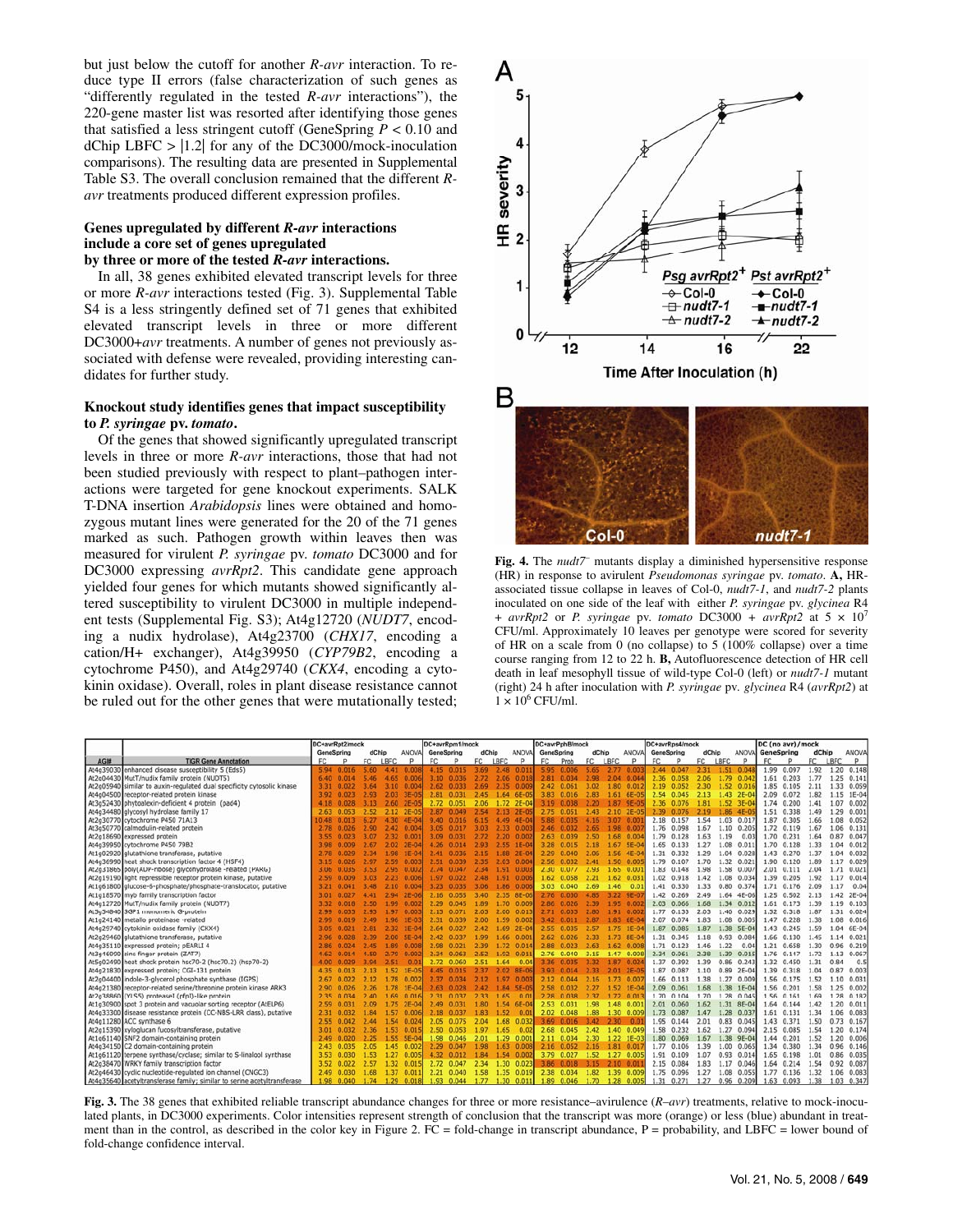

**Fig. 5.** *NUDT7* and poly(ADP-ribose) glycohydrolase (*PARG*) gene expression is upregulated upon treatment with flg22 and is dependent upon functional FLS2. Semiquantitative reverse-transcription polymerase chain reaction was performed on RNA extracted from **A,** 5-week-old *Arabidopsis* vacuum infiltrated with 10 mM MgCl<sub>2</sub> (mock) or with *Pseudomonas syringae* pv. *tomato DC3000* (virulent) or *P. syringae* pv. *tomato DC3000* + *avrRpt2* (avirulent) at 1 × 105 CFU/ml or **B,** 2-week-old *Arabidopsis* seedlings treated with 10 μM flg22 peptide over a time course ranging from 0 (water-treated control) to 180 min. Two independent biological experiments are shown. *TIR1* gene expression is negatively regulated by flagellin treatment (Navarro et al. 2006) while *WRKY29* gene expression serves as a positive control (Asai et al. 2002). **C,** Wild-type or *fls2* mutant seedlings treated with  $(+)$  or without  $(-)$  10  $\mu$ M flg22 for 2 h. **D**, Wild-type or *nudt7* mutant seedlings treated with (+) or without (–) 2.5 μM flg22 for 2 h.

however, the four genes for which an altered plant response to pathogens was observed are targets for future study.

# **Poly(ADP-ribosyl)ation-related gene expression and plant defense responses.**

Two plant lines carrying independent *nudt7* SALK T-DNA mutant alleles identified from the knockout study exhibited elevated resistance to virulent DC3000 (data not shown). Similar results with *Arabidopsis nudt7* mutants and virulent pathogens subsequently were published by three other groups (Bartsch et al. 2006; Ge et al. 2007; Jambunathan and Mahalingam 2006). We observed an additional defense-associated phenotype: a diminished HR (Fig. 4). Leaves initially were tested with high titers of avirulent *P. syringae* expressing *avrRpt2* to monitor macroscopically visible collapse (Fig. 4A) and the reduced HR then was confirmed using autofluorescence microscopy to track death of individual mesophyll cells in response to lower, more biologically realistic inoculum titers (Fig. 4B). In multiple independent experiments, HR cell death was not entirely absent but was greatly attenuated relative to wild-type *Arabidopsis* Col-0. In addition, an increased sensitivity to inoculation damage was noted for the *nudt7* mutants in multiple experiments in which a plastic syringe with no needle was used to gently introduce pathogen suspensions into leaf mesophyll tissue role in plant defense.

NUDT7 has been shown to exhibit ADP-ribose pyrophosphatase activity in vitro (Jambunathan and Mahalingam 2006; Ogawa et al. 2005; Olejnik and Kraszewska 2005). ADPribose pyrophosphatase converts ADP-ribose into AMP and ribose 5-phosphate, thus limiting pools of reactive (and hence toxic) free ADP-ribose (Ogawa et al. 2005). Poly(ADP-ribose) glycohydrolase (PARG) is one of the major enzymes responsible for generating free ADP-ribose in response to the activation of poly(ADP-ribosyl)ation (discussed below). Strikingly, we discovered that At2g31865 (*PARG*) is one of the few other genes whose transcript levels reliably increased upon infection with avirulent *P. syringae* pv. *tomato* during multiple *R-avr* interactions (Fig. 3, confirmed in Fig. 5A).

The expression of *NUDT*7 and *PARG* genes during plant innate immune responses also was examined. The flagellinbased peptide flg22 is a potent elicitor of plant basal defenses (Felix et al. 1999; Gomez-Gomez et al. 1999). Expression of *NUDT7* and At2g31865/*PARG* mRNA is upregulated upon flg22 treatment (Fig. 5B). This upregulation by flg22 treatment was dependent upon the presence of the flagellin receptor FLS2, because neither transcript accumulated in *fls2* mutant seedlings treated with flg22 (Fig. 5C).

In *nudt7* mutants, *PARG* gene expression was constitutively elevated (Fig. 5D). Note that pathogenesis-related (PR)-1 expression also was elevated in untreated asceptically grown *nudt7* mutants from the same experiment (Fig. 5D). Mutant *nudt7* plants still exhibited flg22 responses (seedling growth inhibition and callose deposition) (Supplemental Fig. S4).

#### **Inhibition of poly(ADP-ribose) polymerase also alters defense responses.**

The above results suggested further examination of poly- (ADP-ribosyl)ation processes during plant defense responses. Poly(ADP-ribosyl)ation is a post-translational protein modification that is known to influence human ischemia, inflammation, plant light stress, and other cellular stresses (Burkle 2005; Gagne et al. 2006; Hunt et al. 2004). Protein poly(ADP-ribosyl)ation is carried out by poly(ADP-ribose) polymerases (PARPs) (note that the glycohydrolase activity of PARG counters PARP by removing these poly(ADP-ribose) polymers). Mutational analysis of PARPs is difficult because *Arabidopsis*, humans, and other eukaryotes carry multiple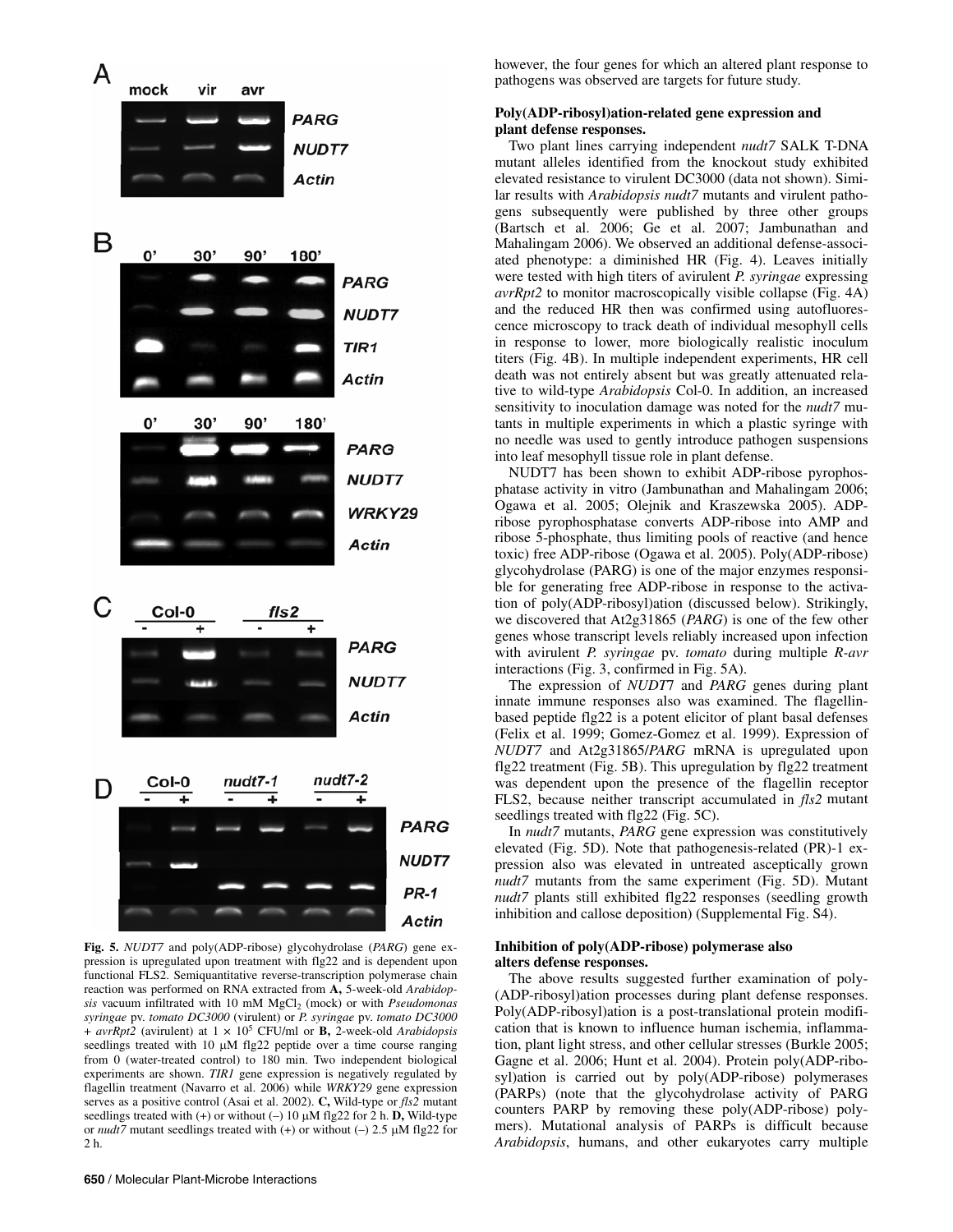PARP genes; however, commercially available inhibitors such as 3-aminobenzamide (3-AB) often are used to disrupt PARP activity (Jagtap and Szabo 2005). These inhibitors have been shown to be specific in their ability to inhibit PARP activity and not other NAD+ -consuming enzymes (Banasik et al. 1992; Hunting et al. 1985; Purnell and Whish 1980; Rankin et al. 1989), and have been used successfully in *Arabidopsis* and other plants (Berglund et al. 1996; De Block et al. 2005; Panda et al. 2002). We observed that PARP inhibition by 3-AB blocked flg22-induced callose deposition in *Arabidopsis* seedlings (Fig. 6A). Treatment with a separate defense elicitor, the bacterial EF-Tu-derived peptide elf18, also elicits callose deposition (Zipfel et al. 2006). As for flg22, callose deposition in response to elf18 was blocked by treatment with 3-AB (Fig. 6A).

In addition, PARP inhibition converted one or more FLS2 mediated responses into an overtly toxic response (Fig. 6B). Seedling growth inhibition is common in plants that have continuously activated defenses and is a widely used assay for plant innate immune responses such as FLS2 activation by flagellin or flg22 (Chinchilla et al. 2007; Dunning et al. 2007; Felix et al. 1999; Gomez-Gomez and Boller 2000; Sun et al. 2006). However, flg22 elicited dramatic and much more severe seedling growth inhibition in the presence of PARP inhibitor, and did so only if the plants carried a functional *FLS2* (Fig. 6B and C). In the absence of flg22, 3-AB-treated seedlings did not grow as well as untreated seedlings (Fig. 6C) but growth in 3-  $AB + f\left|g\right|/2$  was highly toxic (Fig. 6B and C). The loss of flg22-induced callose deposition in the presence of 3-AB, together with the *FLS2*-dependent toxicity of multiday growth in 3-AB + flg22, suggests that FLS2-mediated responses are partially disrupted and unfavorably diverted by inhibition of poly(ADP-ribosyl)ation.

The toxicity that PARP inhibition causes during FLS2-mediated responses apparently does not act through NPR1, salicylate, or NDR1-mediated pathways, because *Arabidopsis npr1- 2*, *pad4-1*, (Glazebrook et al. 1996), and *ndr1-1* (Century et al. 1995) mutations did not relieve this response (Fig. 6D). However, *ein2-1* mutants (Guzman and Ecker 1990) displayed wild-type responsiveness to flg22 alone but displayed significantly less seedling toxicity than wild-type plants in the presence of  $3-AB + f\left(\frac{1}{2}\right)$  (Fig. 6D). This suggests that ethylene responses are partially responsible for the toxicity that FLS2 mediated responses cause when PARP has been inhibited. Isoxaben-resistant *Arabidopsis ixr* mutants (Desprez et al. 2002; Scheible et al. 2001) also were tested, because these cellulose synthase mutants resist isoxaben-induced callose and lignin deposition. Intriguingly, the *ixr* mutants were noticeably more sensitive than the wild type to the toxicity of FLS2-mediated responses in the presence of PARP inhibition (Fig. 6E), even after data normalization to account for the smaller size of untreated *ixr* mutants, suggesting a linkage between poly(ADPribosyl)ation and the regulation of cell wall modification during plant defense responses.

# **DISCUSSION**

A single host genotype and isogenic *P. syringae* strains were used to compare the *Arabidopsis* transcript profiles induced by four different *R-avr* pairings. Multiple significance criteria were utilized to reduce false-positive inclusion of genes that were not reliably regulated by a given *R-avr* interaction. The identified genes can serve as targets for future signal transduction studies, promoter dissection, gene knockout work, or other studies. In the present study, an apparent role for poly(ADP-ribosyl)ation in plant–pathogen interactions was revealed.

#### **Data analysis challenges in expression profiling studies.**

We found that different data analysis packages identified quite different sets of genes from the same initial experimental data (Fig. 1). Some of the differences may have arisen because the data set contained two rather than three biological replicates of each treatment, three being more commonly preferred. However, the poor agreement between different expression profile data analysis methods has been examined in the bioinformatics literature (Abruzzo et al. 2005; Jeffery et al. 2006; Millenaar et al. 2006; Nadon and Shoemaker 2002; Shedden et al. 2005; Slonim 2002; Smyth et al. 2003; Stafford and Brun 2007). Multiple statistical tests have been recommended to generate a more refined list of differentially expressed genes (Abruzzo et al. 2005; Kannangara et al. 2007; Millenaar et al. 2006). We did this using commonly accepted analysis methods: GeneSpring *P* value, dChip lower bound of confidence interval for fold-change, and ANOVA. These analysis methods use not only different statistical models but also different forms of input data derived from the same original raw data.

#### **Differentiation among** *R-avr* **interactions.**

One goal of the present study was to identify genes that were robust indicators of a given *R-avr* interaction. The time point 14 h after inoculation was chosen for sampling based on prior published studies of *Arabidopsis* responses to *P. syringae*. Occurring well after initial plant responses to handling, after the pathogen has adapted to the plant interior and initiated type III secretion-mediated suppression of defenses (approximately 2 to 3 h after inoculation), and after the earliest *R* gene-mediated defense signaling events have occurred, the 14 h time point represents a time at which plant defense responses are well underway. However, it also is known that plant responses to different *R-avr* interactions can arise at different rates and with different intensities (as measured, for example, by PR-1 gene induction or strength of restriction of pathogen growth). Macroscopic differences in the plant response as well as different levels of economic disease control have been observed historically with many different *R-avr* gene pairings (McDowell et al. 2000; McIntosh et al. 1995; Minsavage et al. 1990). Specific to the present experiments, *RPM1–avrRpm1* responses frequently have been reported to arise more rapidly than *RPS2–avrRpt2* responses and both of these responses are stronger than the response of ecotype Col-0 mediated by *RPS4–avrRps4* (Ritter and Dangl 1996; Yu et al. 1998). Hence, it is not surprising that substantial differences were observed in the expression profiles for the different *R-avr* interactions. After this study and other expression profiling studies, it remains difficult to identify canonical genes whose expression distinguishes particular *R-avr* interactions. However, the data from the present study emphasize that, even when isogenic host and pathogen strains are used in a controlled environment, the plant responses mediated by different *R-avr* interactions can differ dramatically.

#### **Overlap in responses to virulent and avirulent pathogen.**

A much smaller number of transcripts showed significant abundance change during *R-avr* interactions when the compatible interaction with DC3000 (no *avr*) was used as the baseline or control rather than using mock-inoculated plants as the control. Many of the transcripts elevated during the *R-avr* interaction also were elevated, but to a lesser extent, in response to DC3000 with no *avr*, as has been reported previously (Tao et al. 2003). This corroborates previous observations that virulent and avirulent strains of a pathogen often induce similar PR genes and other defense-associated responses, but the responses occur more rapidly or more strongly at early timepoints in reaction to avirulent strains than they do to virulent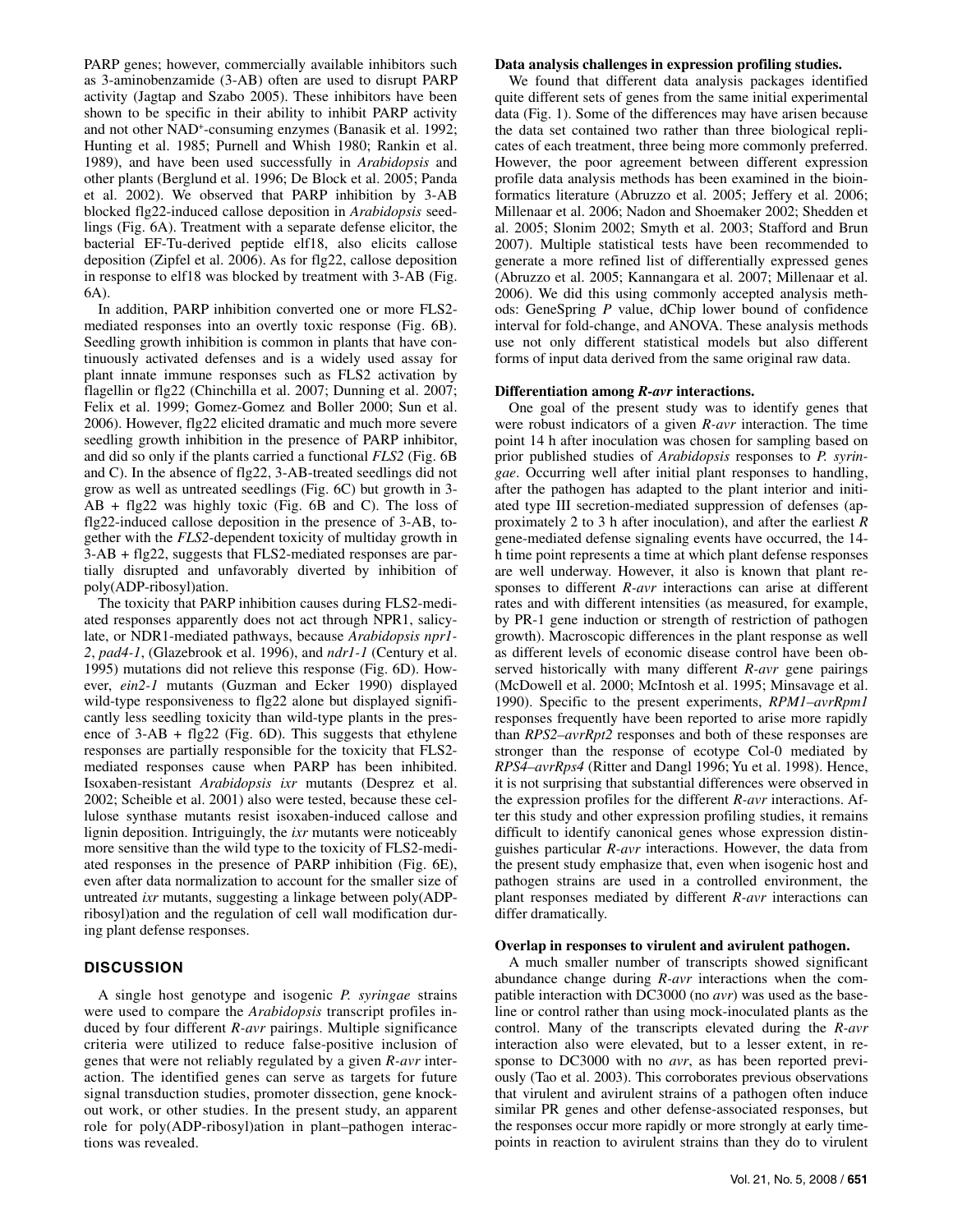



**Fig. 6.** Inhibitors of poly(ADP-ribosyl)ation impact plant basal defense responses to flg22. **A,** Ten-day-old *Arabidopsis* seedlings treated with 0.6% dimethyl sulfoxide (DMSO) with or without 5 mM 3-aminobenzamide (3-AB) for 24 h. Seedlings then were treated with 2.5 μM either flg22, elf18, or water for 24 h, fixed with aniline blue, and examined for autofluorescent callose staining. **B,** Wild-type or *fls2* seedlings were grown in liquid Murashige-Skoog (MS)/sucrose for 10 days, at which time 3-AB was added to the growth medium (to a final concentration of 5 mM), followed 2 h later by addition of flg22 (to a final concentration of 10 μM) or water. Pictures were taken after 10 additional days of growth. **C,** Wild-type or *fls2* seedlings were grown in liquid MS/sucrose for 10 days, at which time 0.6% DMSO with or without 3-AB was added to the growth medium (to a final concentration of 2.5 mM), followed 24 h later by addition of flg22 (to a final concentration of 10  $\mu$ M) or water. Seedling weight was recorded after 10 days of additional growth in this solution. The experiment was repeated on four separate dates; asterisks summarize results across these four dates for analysis of variance (ANOVA) tests of similarity of means between the treatment and untreated control plant of the same genotype (Tukey's simultaneous test;  $** = P < 0.001$ ; no asterisk =  $P > 0.05$ ). **D** and **E,** Experiments performed as described for C using the designated *Arabidopsis* Col-0 mutant plant lines. Asterisks summarize ANOVA results across three separate experiments (exception: for the 3-AB-only treatment, experiments with *ndr1-1* and *npr1-2* were done twice). To account for differences in growth of untreated seedlings of the different genotypes, graphs show actual seedling weight data for one experiment; however, ANOVA tests used, as input data, the weight for each seedling normalized to the within-experiment average weight of the untreated controls of the same genotype. ANOVA tests were for similarity of means between each genotype and the wild-type control subjected to the same flg22 or 3-AB treatment (Tukey's simultaneous test; \* and \*\* =  $P$  < 0.05 and 0.001, respectively; no asterisk =  $P > 0.05$ ).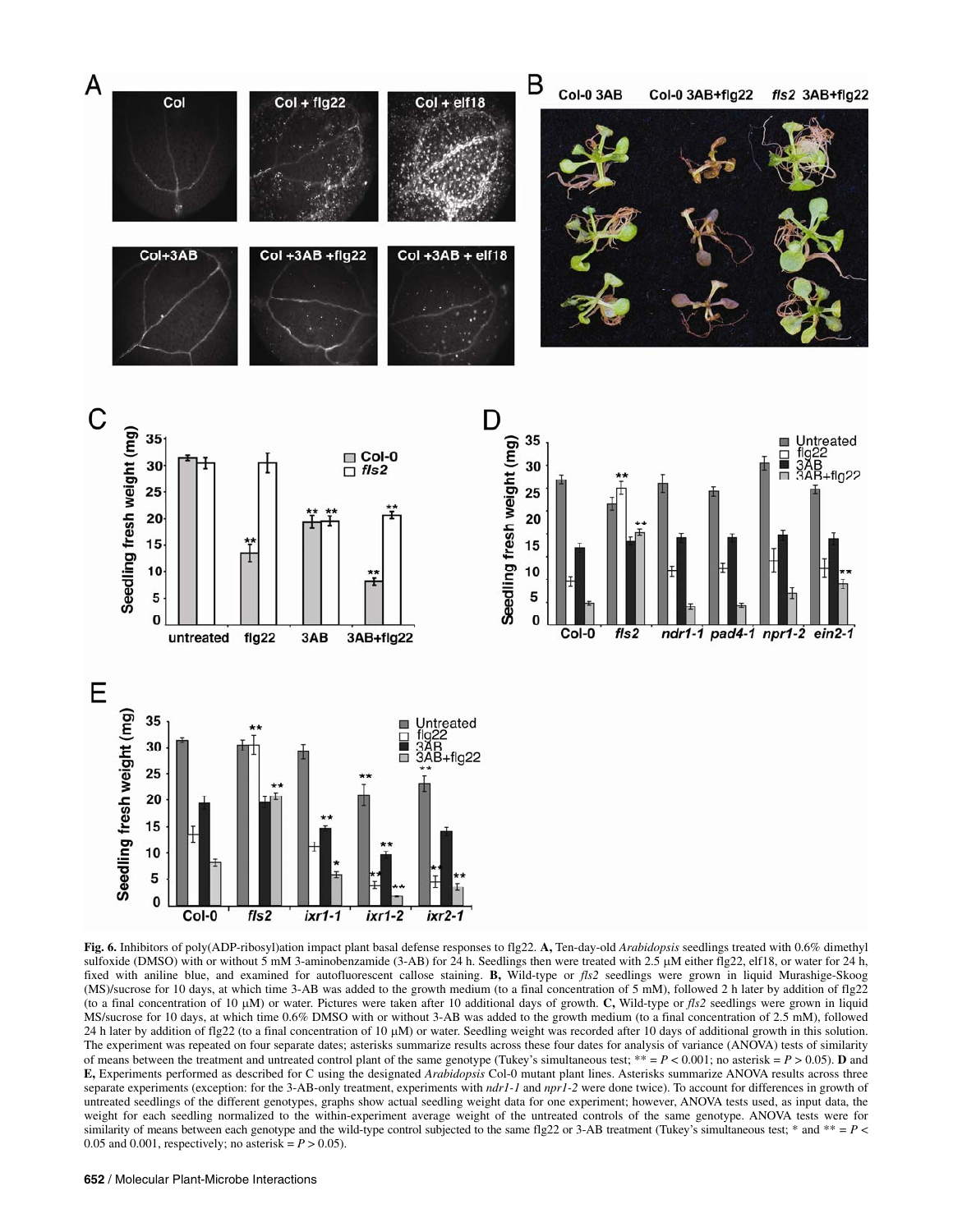strains (Lucas 1998). Experiments performed using *P. syringae* pv. *glycinea* R4 identified only a small set of significantly regulated genes, nearly all of which also were identified in the DC3000 experiments. Note again that DC3000 (lacking an *avr* transgene) is virulent on *Arabidopsis* ecotype Col-0 whereas R4 (lacking an *avr* transgene) is not virulent on this host. In the present study, we were left with the impression that R4 is less effective at delivering *R*-activating *avr* signals, possibly as a quantitative rather than a clearly qualitative difference.

# **ADP-ribosylation and defense responses.**

Follow-up study of 20 candidate genes identified from the expression profiling experiments revealed an association between ADP-ribosylation and defense responses. NUDT7 is one of at least four *Arabidopsis* nudix hydrolases with ADP-ribose pyrophosphatase activity (Jambunathan and Mahalingam 2006; Ogawa et al. 2005; Olejnik and Kraszewska 2005). NUDT5 also was upregulated in our study (Fig. 3); however, its product apparently does not exhibit ADP-ribose pyrophosphatase activity (Ogawa et al. 2005). When *nudt5* knockout lines were tested, we did not detect defense alteration. In addition to the upregulated expression of *NUDT7* that we observed in three *R-avr* interactions (Fig. 3), other studies have noted elevated *NUDT7* gene expression in response to flg22 treatment (Navarro et al. 2004), and *PAD4*- and *EDS1*-dependent regulation in response to *P. syringae* expressing *avrRPS4*  (Bartsch et al. 2006*)*. A leading hypothesis is that NUDT7 contributes to the removal of toxic ADP-ribose (Bartsch et al. 2006; Ogawa et al. 2005). Several studies in addition to this study have now identified increased restriction of virulent pathogen growth in *nudt7* mutants (Bartsch et al. 2006; Ge et al. 2007; Jambunathan and Mahalingam 2006).

We observed two additional phenotypes not reported in other *nudt7* studies: a significant reduction in the growth of avirulent *P. syringae* pv. *tomato* in *nudt7* mutants and a clear and reproducible loss of HR in *nudt7* mutants (Fig. 4). Our observation of a reduced HR in *nudt7* mutants contrasts with a report of a normal HR phenotype for *nudt7* mutants (Ge et al. 2007. The plants used by Ge and colleagues for HR tests were grown in near-aseptic conditions to avoid plant growth phenotypes and constitutive activation of PR gene expression, whereas the plants utilized in our HR study were grown in communal growth rooms and exhibited reduced plant size and constitutive PR-1 gene expression relative to wild-type plants. In our work, there was some variability in the extent of HR reduction across multiple experiments but, in each instance, the HR produced by the *nudt7* mutants was significantly attenuated relative to the wild type. This interesting association between constitutive PR expression and reduction of HR cell death also has been observed with other genotypes (for example, with *Arabidopsis dnd* mutants); however, the correlation is not absolute because other constitutive PR mutants do not exhibit a loss of HR (Yu et al. 1998).

A gene encoding a second component of the poly(ADPribosyl)ation process, *PARG*, also was identified as being reliably upregulated by three or more *R-avr* interactions and in response to flg22 treatment (Figs. 3 and 5). Only one *PARG* gene exists in mammals and insects, whereas there are two apparent *PARG* genes located in tandem on *Arabidopsis* chromosome 2 (At2g31865, identified in this study, and At2g-31870). A third *PARG* gene may exist (At2g31860); however, it does not have any expressed sequence tags (EST) or cDNAs associated with it and, therefore, may not be expressed (Hunt et al. 2004). The *Arabidopsis tej* mutation was identified as a lesion in At2g31870 and the protein encoded by the wild-type gene appears to be a regulator of the circadian oscillator in

*Arabidopsis* (Panda et al. 2002). Very little is known about At2g31865, the *R*-*avr*–induced *PARG* gene. At2g31865 does not have a probe set on the more recent 22,000-gene Affymetrix *Arabidopsis* chip despite clear EST evidence for the existence of this gene and its transcript and, hence, would remain unnoticed by researchers relying on data from the 22,000-gene chip. PARG is the only known enzyme that can counter the catalytic activity of PARP enzymes. The upregulation of *PARG*/At2g31865 during defense responses may contribute to recovery efforts in response to pathogen infection. In a separate expression profiling study, *PARG* and *NUDT7* were among the many genes upregulated in response to *P. syringae* pv. *phaseolicola*, a nonhost pathogen, but not by virulent *P. syringae* strains (Tao et al. 2003). Enzymes that impact poly(ADP-ribosyl)ation may be a component of the response that is downregulated by type III-secreted effectors that determine *P. syringae* host range.

Poly(ADP-ribosyl)ation of proteins occurs in response to a variety of cellular processes, including DNA repair and transcription, cell cycle regulation, apoptosis, and regulation of telomere length (Burkle 2005; Gagne et al. 2006; Hunt et al. 2004; Oei et al. 2005; Schreiber et al. 2006; Ziegler 2000). PARPs use  $\beta$ -NAD<sup>+</sup> as a substrate, attaching ADP-ribose residues to specific protein acceptors to form branched chains of ADP-ribose polymers. Hence, PARP activity can directly modify target protein function. This process results in the consumption of significant quantities of NAD<sup>+</sup> and generates substrate that PARG then can act on to release toxic ADP-ribose. Under excessive DNA damage, PARP-1 becomes overactivated, leading to massive consumption of NAD<sup>+</sup> and ultimately resulting in necrotic cell death (Burkle 2005; Koh et al. 2004). It may be very relevant that PARP is involved in the cell-death response of cultured soybean cells subjected to oxidative stress by treatment with  $H_2O_2$  (Amor et al. 1998). When levels of poly(ADP-ribosyl)ation are decreased via PARP inhibition, plants become less sensitive to drought and high light stress (De Block et al. 2005; Vanderauwera et al. 2007). This particular outcome was attributed mainly to prevention of high NAD+ consumption. In *Catharanthus roseus* tissue culture, increases in phenylalanine ammonia-lyase activity were prevented by addition of an inhibitor of poly(ADP-ribose) polymerase (Berglund et al. 1996). We have located no other inquiries into the role of poly(ADP-ribosyl)ation in plant defense.

Poly(ADP-ribosyl)ation was further implicated in plant defense responses when treatment with 3-AB, an extensively characterized PARP inhibitor, altered flg22-induced responses. Treatment of seedlings with PARP inhibitor blocked both flg22- and elf18-induced callose deposition (Fig. 6A) and caused FLS2-mediated flg22 responses to become nonproductive and toxic (Fig. 6B and C). This response arose independent of *NPR1*, *PAD4*, and *NDR1* (Fig. 6D). However, ethylene apparently contributes to the toxic response because *ein2* mutants were significantly less damaged than wild-type seedlings (Fig. 6D). The increased sensitivity of *ixr* (cellulose synthase) mutants to FLS2 signaling under PARP inhibition (Fig. 6E) suggests that poly(ADP-ribosyl)ation may impact the regulation of cell-wall modification during plant defense responses. This may arise due to poly(ADP-ribosyl)ation of specific proteins or, alternatively, via modulation of NAD<sup>+</sup> pools. NAD+ /NADH ratios impact the level and type of cell wall matrix biosynthetic activity (Seifert 2004).

Additional points about NUDT7 bear mentioning. First, the NUDT7 product has been shown to preferentially hydrolyze both ADP ribose and NADH substrates in vitro (Jambunathan and Mahalingam 2006; Ogawa et al. 2005; Olejnik and Kraszewska 2005), and it remains possible that the defense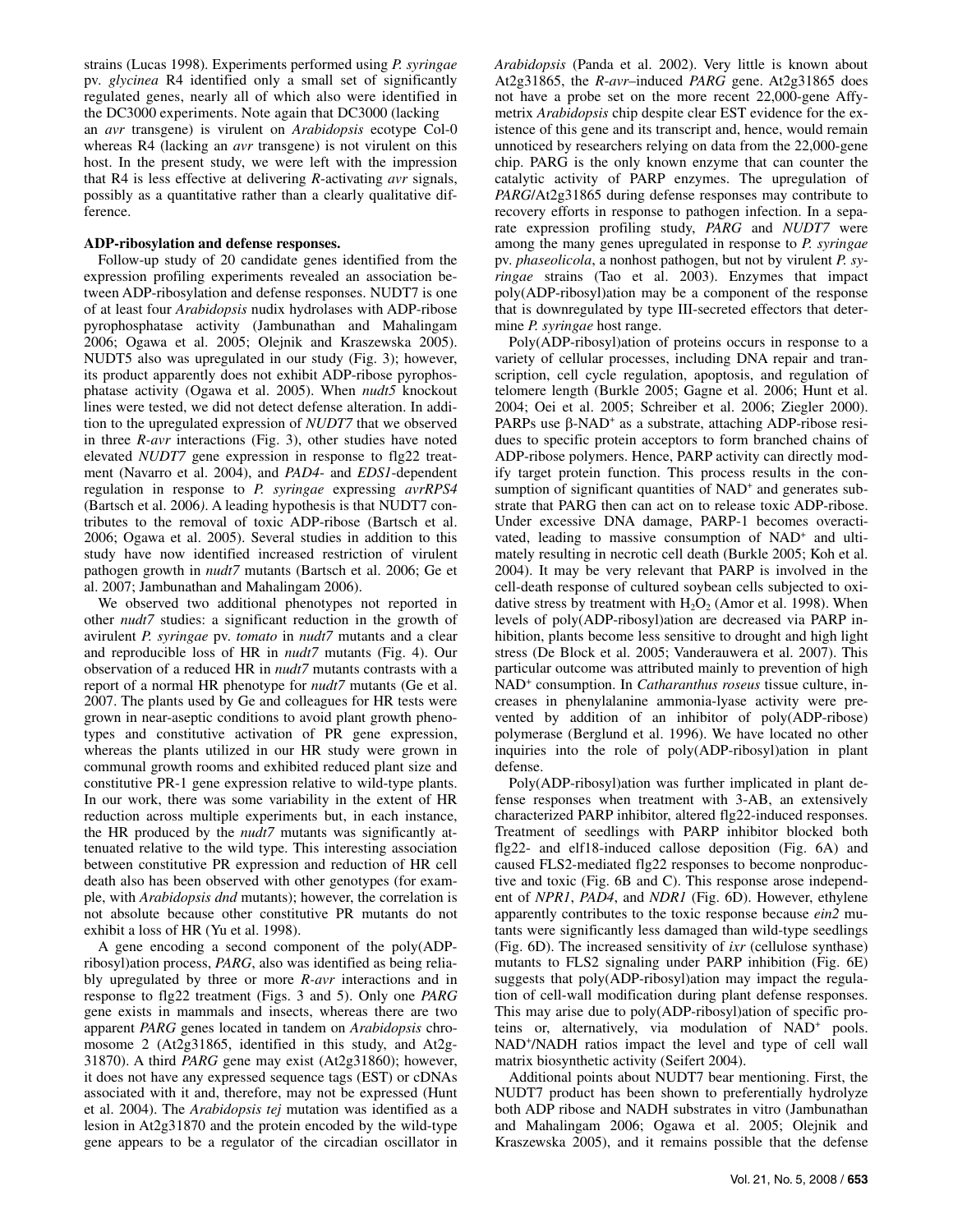upregulation of *NUDT7* expression or the defense phenotypes of *nudt7* mutants are more related to impacts on NAD<sup>+</sup>/NADH pools than to removal of free ADP-ribose. Second, the elevated *PARG* expression in *nudt7* mutants may be specifically regulated by pathogen-induced alterations in PARP activity or by changes in ADP-ribose or NAD+ pools. Alternatively, *PARG* may simply be among a larger number of defense-related genes (including PR-1) that are upregulated in *nudt7* mutants, which also carry elevated levels of salicylic acid (Bartsch et al. 2006; Jambunathan and Mahalingam 2006). Third, Ge and associates (2007) found no constitutive elevation of PR-1 expression in *nudt7* mutants grown in isolation, leading them to conclude that mutation of *nudt7* potentiates plants for a heightened response after exposure to pathogenic and nonpathogenic microorganisms. However, when we grew *nudt7* seedlings under sterile conditions, we observed constitutive PR-1 expression (Fig. 5D). Potentiation of defenses and constitutive defense expression may both be present in *nudt7* mutants.

In summary, we utilized isogenic plants and pathogens to identify distinguishing features between the gene expression profiles activated by different *R-avr* stimuli. When one of these leads was pursued, we found that two genes involved in ADPribosylation are upregulated during both basal and *R*-*avr–*elicited defense responses, and that mutation of *NUDT7* and chemical inhibition of PARP activity alter these responses. This suggests that poly(ADP-ribosyl)ation makes a significant contribution to appropriate plant defense responses.

# **MATERIALS AND METHODS**

# **Experimental design for expression profiling.**

Within a plant block, six or seven pots containing 12 to 16 plants per pot were grown adjacently in the same flat and then individual pots were either mock inoculated with 10 mM  $MgCl<sub>2</sub>$  alone, inoculated with one of the five isogenic bacterial strains, or left untreated. Rosette tissues from all plants in a pot were harvested as a single pool 14 h after inoculation. For each chip hybridization, RNA samples were pooled by equal RNA mass from three equivalently treated sets of plants taken from plant blocks grown in separate controlled environment chambers. Each chip hybridization experiment was repeated subsequently using entirely independent RNA samples from a pool of three additional plant sets grown roughly 4 months after the first plant sets. This provided two biological replicates per treatment, with each replicate monitoring RNA from three pooled sets of plants. Experiments using DC3000 and R4 were performed independently. The same growth conditions (soil type, potting system, environmental settings, and so on) were used for all plant sets and all sets were treated at the same time of day using the same pathogen inoculation protocol.

# **Plant inoculation.**

Details of the experimental procedure are available in the electronic supplement. In brief, the wild-type *Arabidopsis* Col-0 accession was grown for 5 to 6 weeks at 22°C with lights on from 9:00 a.m. to 6:00 p.m. (16 seeds per 9-cm pot). *P. syringae* pv. *glycinea* strain R4 and *P. syringae* pv. *tomato* strain DC3000 carried the plasmid *pVSP61* with no insert or with *avrRpt2, avrRpm1, avrPphB*, or *avrRps4* under control of their native promoters (Hinsch and Staskawicz 1996; Innes et al. 1993; Kunkel et al. 1993; Simonich and Innes 1995). Bacteria were resuspended in 10 mM  $MgCl<sub>2</sub>$  at  $1 \times 10^5$  CFU/ml within 30 min before use in vacuum infiltration (at 8:30 to 8:50 a.m.), and plants were returned to their original growth chambers. Fourteen hours after treatment (10:30 to 10:50 p.m.), rosette leaves were collected by cutting with a razor at the basal stem, immediately frozen in liquid  $N_2$ , and stored at  $-80^{\circ}$ C.

#### **RNA isolation and synthesis of biotin-labeled cRNA.**

Total RNA was isolated from the plants collected from each pot using TRIzol reagent (Invitrogen, Carlsbad, CA, U.S.A.). Equal amounts of total RNA from each of the three replications of each treatment were pooled and then further purified using a QIAGEN RNeasy mini kit (Qiagen, Valencia, CA, U.S.A.). Double-stranded cDNA was synthesized according to the Affymetrix GeneChip expression analysis technical manual (Affymetrix, Inc., Santa Clara, CA, U.S.A.) using purified total RNA and the Superscript Choice system (Gibco BRL, Gaithersburg, MD, U.S.A.) with a  $T7-(dT)_{24}$  primer containing a T7 RNA polymerase promoter site (Genset, La Jolla, CA, U.S.A.). Biotinylated complementary RNA (cRNA) was made from the above cDNA using the ENZO BioArray HighYield RNA transcript labeling kit (ENZO, New York) and then fragmented to approximately 35 to 200 nucleotides according to the Affymetrix manual.

# **Array hybridization, washing, staining, scanning, and initial data analysis.**

Fragmented biotin-cRNA (15 μg) with manufacturer-recommended controls and spikes were hybridized to an Affymetrix GeneChip *Arabidopsis* AG1 genome array (Affymetrix, Inc.) for 16 h at 45°C with constant rotation at 60 rpm. Chips were washed and stained using the Affymetrix protocol on an Affymetrix fluidics station. Chips were scanned with an HP argonion laser confocal microscope, with a 488-nm emission and detection at 570 nm. Raw fluorescent signals corresponding to hybridization intensities were analyzed with the Affymetrix Microarray Suite (MAS) 4.0 software (Affymetrix). The output from all the hybridizations was scaled globally ("Global Scaling") so that its average intensity was equal to an arbitrary target intensity of 1,500 to allow direct comparison between different treatments. MAS software also was used to calculate average difference, the primary measure of mRNA abundance (Avg Diff), difference call (Diff Call), fold change, presence call, and other available parameters. Additional analyses used GeneSpring (v. 4.0.4; Silicon Genetics, Redwood City, CA, U.S.A.) and dChip (β-test version; Li and Wong 2001). The Methods Supplement published online contains further details.

# **RT-PCR.**

Total RNA was extracted using the RNeasy Plant Mini Kit (Qiagen). Contaminating DNA was removed using the RNAse-Free *DNase* Set (Qiagen). First-strand cDNA was synthesized from DNase-treated RNA using SuperScript III Reverse Transcriptase (Invitrogen). PCR reactions contained the first-strand cDNA template and corresponding gene-specific primer pairs 5′-ATATGCGTCACTGCACGAAG-3′ and 5′-GGTAGACAG TGAGGTCATGAGCC-3′ (for *PARG*/At2g31865), 5′-ATGG GTACTAGAGCTCAGCAGAT-3' and 5′-GAGAGAAGCAGA GGCTTGGTCAC-3′ (for *NUDT7*), 5′-GCCTCTCTCTATCTG GCCTCTTGAC-3′ and 5′-AGGGCAGCTCTCTGGTCTCGA GTCC-3′ (for *TIR1*), 5′-ATGGACGAAGGAGACCTAG-3′ and 5′-CTTTTCTTTGATTTGGATTCTG-3′ (for *WRKY29*), 5′-C ACATAATTCCCACGAGGATC-3′ and 5′-GTAGGTGCTC TTGTTCTTCCC-3′ (for *PR-1*), and 5′-AGGTTCTGTTCCA GCCATC-3′ and 5′-TTAGAAGCATTTCCTGTGAAC-3′ (for *Actin-2*).

# **Knockout lines, bacterial growth assays, and HR assays.**

Homozygous SALK T-DNA knockout lines for each of the selected genes were identified as described (Alonso et al. 2003). The *nudt7-1* mutant allele corresponds to SALK\_04461 and *nudt7-2* mutant allele corresponds to SALK\_104293. Bacterial growth within leaves was quantified 3 days after inoculation using standard procedures as described in the figure leg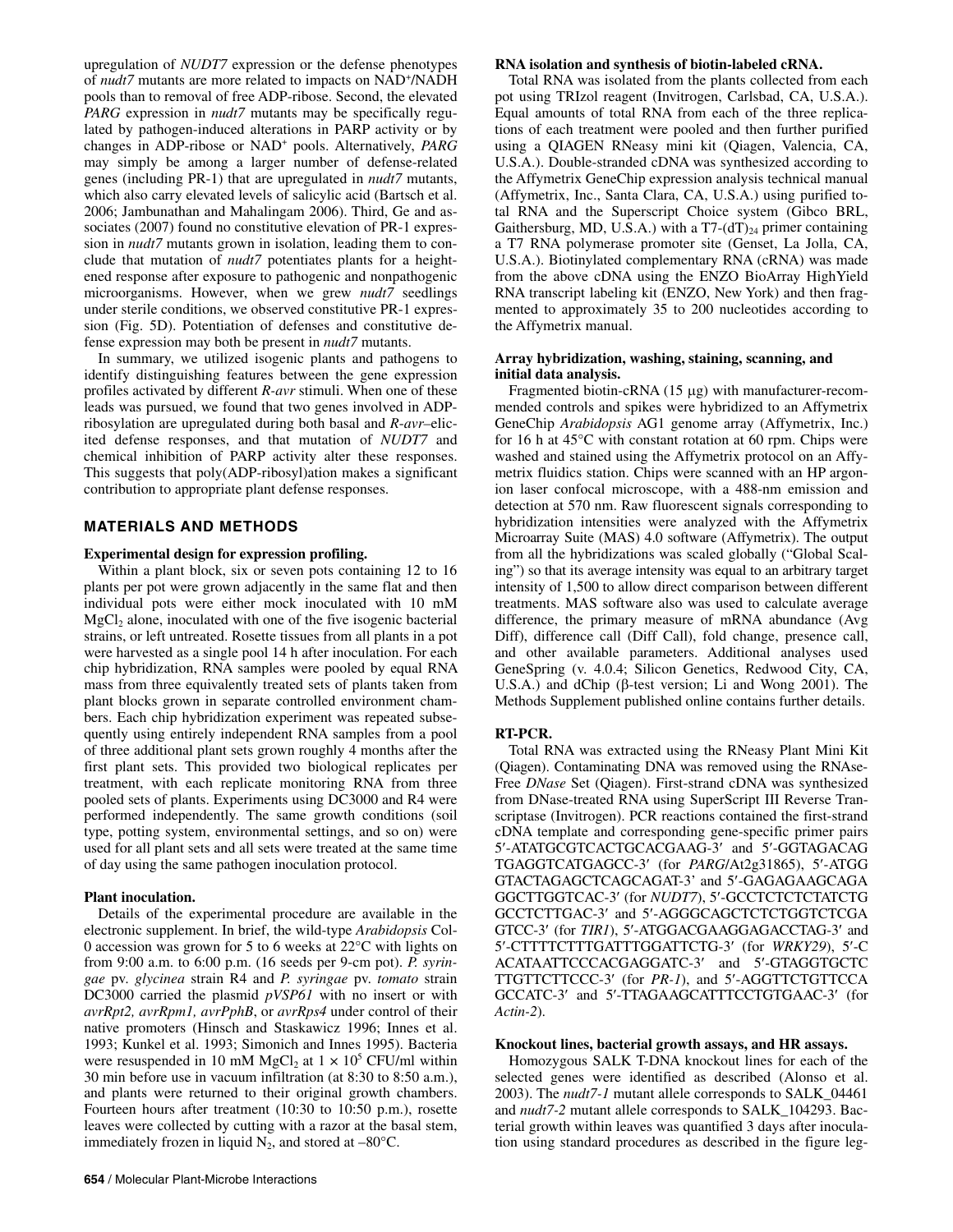end and by Suarez-Rodriguez and associates (2007). In all but one case, leaf punches from four leaves were pooled and tested by dilution plating for each data point, with four data points per treatment in each experiment. The HR was quantified as described in the figure legend and by Suarez-Rodriguez and associates (2007).

#### **Seedling growth inhibition assays.**

Flg22-induced seedling growth inhibition assays (Gomez-Gomez et al. 1999) were performed as described (Pfund et al. 2004). Briefly, approximately 10 *Arabidopsis* seedlings per treatment were grown on 0.5× Murashige-Skoog (MS) agar media supplemented with  $2\%$  (wt/vol) sucrose and  $1\times$  Gamborg's vitamins for 5 days and then transferred to 24-well plates (1 seedling per well) containing 400 μl of liquid 0.5× MS salts, 2% (wt/vol) sucrose, and 1× Gamborg's vitamins media. Seedlings were then treated as described and fresh weight was recorded 2 weeks later.

# **Callose deposition.**

Approximately six *Arabidopsis* seedlings per treatment were grown on 0.5× MS, 2% (wt/vol) sucrose, and 1× Gamborg's vitamins media for 7 days and then transferred to 24-well plates (one seedling per well) containing 400 μl of liquid 0.5× MS salts,  $2\%$  (wt/vol) sucrose, and  $1\times$  Gamborg's vitamins media. Seedlings were then treated as described. At 24 h after final treatment, seedlings were fixed overnight in 1% (vol/vol) glutaraldehyde, 5 mM citric acid, and 90 mM  $Na<sub>2</sub>HPO<sub>4</sub>$  (pH 7.4) and then cleared and dehydrated with 100% ethanol. Callose was visualized using ultraviolet epifluorescence microscopy as described (Gomez-Gomez et al. 1999). Independent experiments were performed three times with similar results.

# **ACKNOWLEDGMENTS**

This project was supported by National Science Foundation award number 9975971 to R. W. Michelmore and A. F. Bent and a Ruth L. Kirschstein National Research Service Award National Institutes of Health postdoctoral fellowship to L. Adams-Phillips. We thank S. Splinter (Gene Expression Center, University of Wisconsin-Madison) for performing microarray hybridizations and R. Doerge and H. Jiang for substantial contributions to the ANOVA analysis.

# **LITERATURE CITED**

- Abruzzo, L. V., Wang, J., Kapoor, M., Medeiros, L. J., Keating, M. J., Edward Highsmith, W., Barron, L. L., Cromwell, C. C., and Coombes, K. R. 2005. Biological validation of differentially expressed genes in chronic lymphocytic leukemia identified by applying multiple statistical methods to oligonucleotide microarrays. J. Mol. Diagn. 7:337-345.
- Alfano, J. R., and Collmer, A. 2004. Type III secretion system effector proteins: Double agents in bacterial disease and plant defense. Annu. Rev. Phytopathol. 42:385-414.
- Alonso, J. M., Stepanova, A. N., Leisse, T. J., Kim, C. J., Chen, H., Shinn, P., Stevenson, D. K., Zimmerman, J., Barajas, P., Cheuk, R., Gadrinab, C., Heller, C., Jeske, A., Koesema, E., Meyers, C. C., Parker, H., Prednis, L., Ansari, Y., Choy, N., Deen, H., Geralt, M., Hazari, N., Hom, E., Karnes, M., Mulholland, C., Ndubaku, R., Schmidt, I., Guzman, P., Aguilar-Henonin, L., Schmid, M., Weigel, D., Carter, D. E., Marchand, T., Risseeuw, E., Brogden, D., Zeko, A., Crosby, W. L., Berry, C. C., and Ecker, J. R. 2003. Genome-wide insertional mutagenesis of *Arabidopsis thaliana*. Science 301:653-657.
- Amor, Y., Babiychuk, E., Inzé, D., and Levine, A. 1998. The involvement of poly(ADP-ribose) polymerase in the oxidative stress responses in plants. FEBS (Fed. Eur. Biochem. Soc.) Lett. 440:1-7.
- Asai, T., Tena, G., Plotnikova, J., Willmann, M. R., Chiu, W. L., Gomez-Gomez, L., Boller, T., Ausubel, F. M., and Sheen, J. 2002. MAP kinase signaling cascade in *Arabidopsis* innate immunity. Nature 415:977-983.
- Banasik, M., Komura, H., Shimoyama, M., and Ueda, K. 1992. Specific inhibitors of poly(ADP-ribose) synthetase and mono(ADP-ribosyl) transferase. J. Biol. Chem. 267:1569-1575.
- Bartsch, M., Gobbato, E., Bednarek, P., Debey, S., Schultze, J. L., Bautor,

J., and Parker, J. E. 2006. Salicylic acid-independent ENHANCED DISEASE SUSCEPTIBILITY1 signaling in *Arabidopsis* immunity and cell death is regulated by the monooxygenase FMO1 and the Nudix hydrolase NUDT7. Plant Cell 18:1038-1051.

- Bent, A. F., and Mackey, D. 2007. Elicitors, effectors and *R* genes: The new paradigm and a lifetime supply of questions. Annu. Rev. Phytopathol. 45:399-436.
- Bent, A. F., Kunkel, B. N., Dahlbeck, D., Brown, K. L., Schmidt, R. L., Giraudat, J., Leung, J. L., and Staskawicz, B. J. 1994. *RPS2* of *Arabidopsis thaliana*: A leucine-rich repeat class of plant disease resistance genes. Science 265:1856-1860.
- Berglund, T., Kalbin, G., Strid, A., Rydstrom, J., and Ohlsson, A. B. 1996. UV-B- and oxidative stress-induced increase in nicotinamide and trigonelline and inhibition of defensive metabolism induction by poly(ADP-ribose)polymerase inhibitor in plant tissue. FEBS (Fed. Eur. Biochem. Soc.) Lett. 380:188-193.
- Burkle, A. 2005. Poly(ADP-ribose). The most elaborate metabolite of NAD+. FEBS (Fed. Eur. Biochem. Soc.) J. 272:4576-4589.
- Century, K. S., Holub, E. B., and Staskawicz, B. J. 1995. *NDR1*, a locus of *Arabidopsis thaliana* that is required for disease resistance to both a bacterial and a fungal pathogen. Proc. Natl. Acad. Sci. U.S.A. 92:6597- 6601.
- Chinchilla, D., Zipfel, C., Robatzek, S., Kemmerling, B., Nurnberger, T., Jones, J. D., Felix, G., and Boller, T. 2007. A flagellin-induced complex of the receptor FLS2 and BAK1 initiates plant defence. Nature 448:497-500.
- Chisholm, S. T., Coaker, G., Day, B., and Staskawicz, B. J. 2006. Hostmicrobe interactions: Shaping the evolution of the plant immune response. Cell 124:803-814.
- Conrath, U., Beckers, G. J., Flors, V., Garcia-Agustin, P., Jakab, G., Mauch, F., Newman, M. A., Pieterse, C. M., Poinssot, B., Pozo, M. J., Pugin, A., Schaffrath, U., Ton, J., Wendehenne, D., Zimmerli, L., and Mauch-Mani, B. 2006. Priming: Getting ready for battle. Mol. Plant-Microbe Interact. 19:1062-1071.
- Cuppels, D. A. 1986. Generation and characterization of Tn5 insertion mutations in *Pseudomonas syringae* pv. *tomato*. Appl. Environ. Microbiol. 51:323-327.
- Dangl, J. L., and Jones, J. D. 2001. Plant pathogens and integrated defence responses to infection. Nature 411:826-833.
- Debener, T., Lehnackers, H., Arnold, M., and Dangl, J. 1991. Identification and molecular mapping of a single *Arabidopsis thaliana* locus determining resistance to a phytopathogenic *Pseudomonas syringae* isolate. Plant J. 1:289-302.
- De Block, M., Verduyn, C., De Brouwer, D., and Cornelissen, M. 2005. Poly(ADP-ribose) polymerase in plants affects energy homeostasis, cell death and stress tolerance. Plant J. 41:95-106.
- Desprez, T., Vernhettes, S., Fagard, M., Refregier, G., Desnos, T., Aletti, E., Py, N., Pelletier, S., and Hofte, H. 2002. Resistance against herbicide isoxaben and cellulose deficiency caused by distinct mutations in same cellulose synthase isoform CESA6. Plant Physiol. 128:482-490.
- Dong, X., Mindrinos, M., Davis, K. R., and Ausubel, F. M. 1991. Induction of *Arabidopsis thaliana* defense genes by virulent and avirulent *Pseudomonas syringae* strains and by a cloned avirulence gene. Plant Cell 3:61-72.
- Dunning, F. M., Sun, W., Jansen, K. L., Helft, L., and Bent, A. F. 2007. Identification and mutational analysis of *Arabidopsis* FLS2 leucine-rich repeat domain residues that contribute to flagellin perception. Plant Cell. 19:3297-3313.
- Eulgem, T., Weigman, V. J., Chang, H. S., McDowell, J. M., Holub, E. B., Glazebrook, J., Zhu, T., and Dangl, J. L. 2004. Gene expression signatures from three genetically separable resistance gene signaling pathways for downy mildew resistance. Plant Physiol. 135:1129-1144.
- Felix, G., Duran, J. D., Volko, S., and Boller, T. 1999. Plants have a sensitive perception system for the most conserved domain of bacterial flagellin. Plant J. 18:265-276.
- Feys, B. J., and Parker, J. E. 2000. Interplay of signaling pathways in plant disease resistance. Trends Genet. 16:449-455.
- Gagne, J. P., Hendzel, M. J., Droit, A., and Poirier, G. G. 2006. The expanding role of poly(ADP-ribose) metabolism: Current challenges and new perspectives. Curr. Opin. Cell Biol. 18:145-151.
- Gassmann, W., Hinsch, M. E., and Staskawicz, B. J. 1999. The *Arabidopsis* RPS4 bacterial-resistance gene is a member of the TIR-NBS-LRR family of disease-resistance genes. Plant J. 20:265-277.
- Ge, X., Li, G. J., Wang, S. B., Zhu, H., Zhu, T., Wang, X., and Xia, Y. 2007. AtNUDT7, a negative regulator of basal immunity in *Arabidopsis*, modulates two distinct defense response pathways and is involved in maintaining redox homeostasis. Plant Physiol. 145:204-215.
- Glazebrook, J. 2001. Genes controlling expression of defense responses in *Arabidopsis*—2001 status. Curr. Opin. Plant Biol. 4:301-308.
- Glazebrook, J., Rogers, E. E., and Ausubel, F. M. 1996. Isolation of *Arabi-*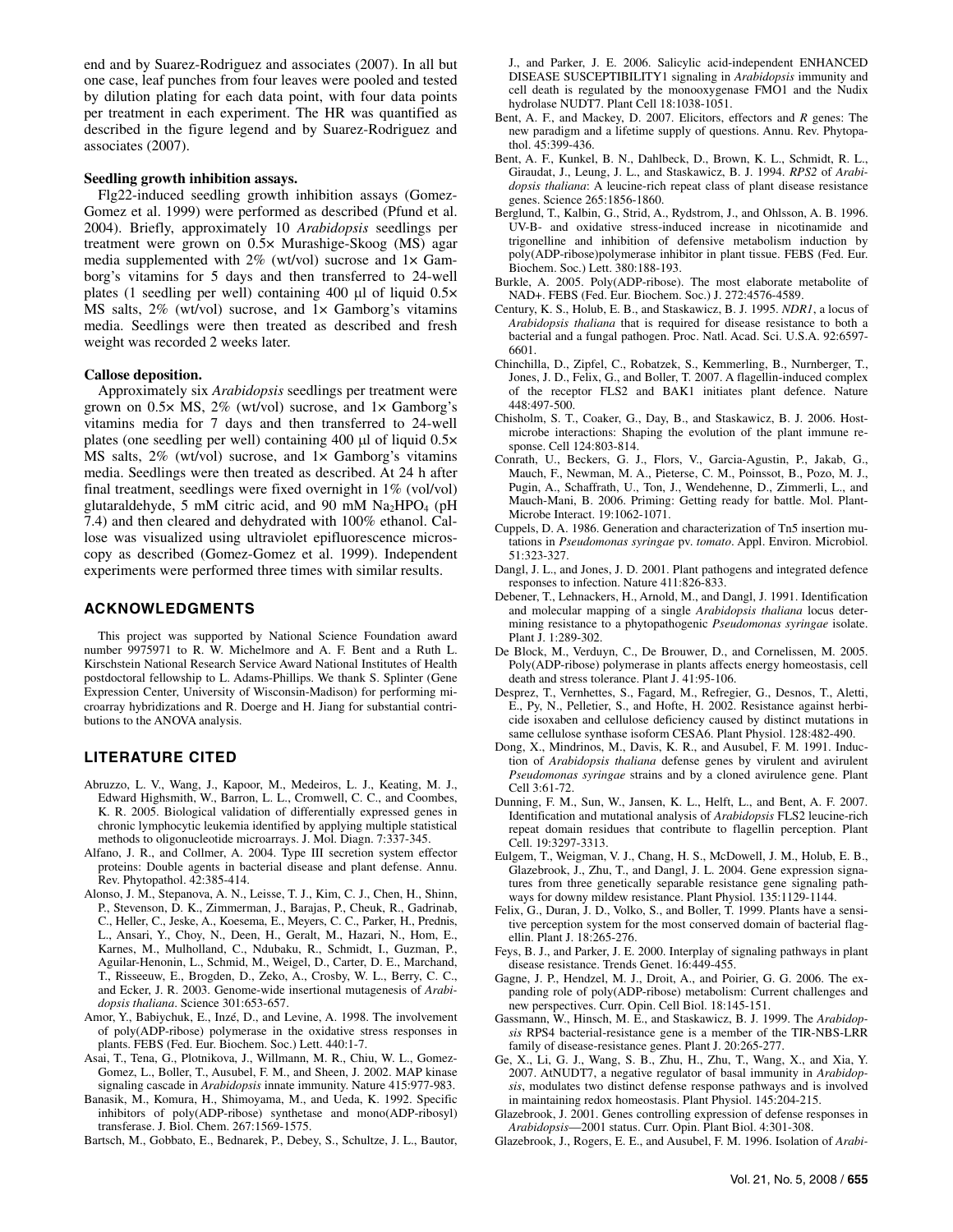*dopsis* mutants with enhanced disease susceptibility by direct screening. Genetics 143:973-982.

- Gomez-Gomez, L., and Boller, T. 2000. FLS2: An LRR receptor-like kinase involved in the perception of the bacterial elicitor flagellin in *Arabidopsis*. Mol. Cell 5:1003-1011.
- Gomez-Gomez, L., Felix, G., and Boller, T. 1999. A single locus determines sensitivity to bacterial flagellin in *Arabidopsis thaliana*. Plant J. 18:277-284.
- Grant, M. R., Godiard, L., Straube, E., Ashfield, T., Lewald, J., Sattler, A., Innes, R. W., and Dangl, J. L. 1995. Structure of the *Arabidopsis RPM1* gene enabling dual specificity disease resistance. Science 269:843-846.
- Guzman, P., and Ecker, J. R. 1990. Exploiting the triple response of *Arabidopsis* to identify ethylene-related mutants. Plant Cell 2:513-523.
- Hammond-Kosack, K. E., and Parker, J. E. 2003. Deciphering plant-pathogen communication: Fresh perspectives for molecular resistance breeding. Curr. Opin. Biotechnol. 14:177-193.
- Hinsch, M., and Staskawicz, B. 1996. Identification of a new *Arabidopsis* disease resistance locus, *RPS4*, and cloning of the corresponding avirulence gene, *avrRps4*, from *Pseudomonas syringae* pv. *pisi*. Mol. Plant-Microbe Interact. 9:55-61.
- Hunt, L., Lerner, F., and M., Z. 2004. NAD-new roles in signaling and gene regulation in plants. New Phytol. 163:31-44.
- Hunting, D. J., Gowans, B. J., and Henderson, J. F. 1985. Specificity of inhibitors of poly(ADP-ribose) synthesis. Effects on nucleotide metabolism in cultured cells. Mol. Pharmacol. 28:200-206.
- Innes, R. W., Bisgrove, S. R., Smith, N. M., Bent, A. F., Staskawicz, B. J., and Liu, Y.-C. 1993. Identification of a disease resistance locus in *Arabidopsis* that is functionally homologous to the *Rpg1* locus of soybean. Plant J. 4:813-820.
- Jagtap, P., and Szabo, C. 2005. Poly(ADP-ribose) polymerase and the therapeutic effects of its inhibitors. Nat. Rev. Drug Discov. 4:421-440.
- Jambunathan, N., and Mahalingam, R. 2006. Analysis of *Arabidopsis* growth factor gene 1 (GFG1) encoding a nudix hydrolase during oxidative signaling. Planta 224:1-11.
- Jeffery, I. B., Higgins, D. G., and Culhane, A. C. 2006. Comparison and evaluation of methods for generating differentially expressed gene lists from microarray data. BMC Bioinf. 7:359.
- Jenner, C., Hitchin, E., Mansfield, J., Walters, K., Betteridge, P., Teverson, D., and Taylor, J. 1991. Gene-for-gene interactions between *Pseudomonas syringae* pv. *phaseolicola* and *Phaseolus*. Mol. Plant-Microbe Interact. 4:553-562.
- Jones, J. D., and Dangl, J. L. 2006. The plant immune system. Nature 444:323-329.
- Kannangara, R., Branigan, C., Liu, Y., Penfield, T., Rao, V., Mouille, G., Hofte, H., Pauly, M., Riechmann, J. L., and Broun, P. 2007. The transcription factor WIN1/SHN1 regulates Cutin biosynthesis in *Arabidopsis thaliana*. Plant Cell 19:1278-1294.
- Koh, D. W., Lawler, A. M., Poitras, M. F., Sasaki, M., Wattler, S., Nehls, M. C., Stoger, T., Poirier, G. G., Dawson, V. L., and Dawson, T. M. 2004. Failure to degrade poly(ADP-ribose) causes increased sensitivity to cytotoxicity and early embryonic lethality. Proc. Natl. Acad. Sci. U.S.A. 101:17699-17704.
- Kunkel, B. N., Bent, A. F., Dahlbeck, D., Innes, R. W., and Staskawicz, B. J. 1993. *RPS2*, an *Arabidopsis* disease resistance locus specifying recognition of *Pseudomonas syringae* strains expressing the avirulence gene *avrRpt2*. Plant Cell 5:865-875.
- Li, C. and Wong, W.H. 2001. Model-based analysis of oligonucleotide arrays: expression index computation and outlier detection. Proc. Natl. Acad. Sci. U.S.A. 98:31-36.
- Lucas, J. A. 1998. Plant Pathology and Plant Pathogens. Blackwell Science, Oxford, U.K. (Malden, MA, U.S.A.).
- Martin, G. B., Bogdanove, A. J., and Sessa, G. 2003. Understanding the functions of plant disease resistance proteins. Annu. Rev. Plant Biol. 54:23-61.
- McDowell, J. M., Cuzick, A., Can, C., Beynon, J., Dangl, J. L., and Holub, E. B. 2000. Downy mildew (*Peronospora parasitica*) resistance genes in *Arabidopsis* vary in functional requirements for NDR1, EDS1, NPR1 and salicylic acid accumulation. Plant J 22:523-529.
- McIntosh, R. A., Wellings, C. R., and Park, R. F. 1995. Wheat Rusts: An Atlas of Resistance Genes. CSIRO Australia and Kluwer Academic Publishers, Dordrecht, The Netherlands.
- Meyers, B. C., Kozik, A., Griego, A., Kuang, H., and Michelmore, R. W. 2003. Genome-wide analysis of NBS-LRR-encoding genes in *Arabidopsis*. Plant Cell 15:809-834.
- Michelmore, R. 2000. Genomic approaches to plant disease resistance. Curr. Opin. Plant Biol. 3:125-131.
- Millenaar, F. F., Okyere, J., May, S. T., van Zanten, M., Voesenek, L. A., and Peeters, A. J. 2006. How to decide? Different methods of calculating gene expression from short oligonucleotide array data will give different results. BMC Bioinf. 7:137.
- Mindrinos, M., Katagiri, F., Yu, G.-L., and Ausubel, F. M. 1994. The *A. thaliana* disease resistance gene *RPS2* encodes a protein containing a nucleotide-binding site and leucine-rich repeats. Cell 78:1089-1099.
- Minsavage, G., Dahlbeck, D., Whalen, M., Kearney, B., Bonas, U., Staskawicz, B. J., and Stall, R. E. 1990. Gene-for-gene relationships specifying disease resistance in *Xanthomonas campestris* pv. *vesicatoria*–pepper interactions. Mol. Plant-Microbe Interact. 3:41-47.
- Nadon, R., and Shoemaker, J. 2002. Statistical issues with microarrays: Processing and analysis. Trends Genet. 18:265-271.
- Navarro, L., Zipfel, C., Rowland, O., Keller, I., Robatzek, S., Boller, T., and Jones, J. D. 2004. The transcriptional innate immune response to flg22. Interplay and overlap with Avr gene-dependent defense responses and bacterial pathogenesis. Plant Physiol. 135:1113-1128.
- Navarro, L., Dunoyer, P., Jay, F., Arnold, B., Dharmasiri, N., Estelle, M., Voinnet, O., and Jones, J. D. 2006. A plant miRNA contributes to antibacterial resistance by repressing auxin signaling. Science 312:436-439.
- Oei, S. L., Keil, C., and Ziegler, M. 2005. Poly(ADP-ribosylation) and genomic stability. Biochem. Cell Biol. 83:263-269.
- Ogawa, T., Ueda, Y., Yoshimura, K., and Shigeoka, S. 2005. Comprehensive analysis of cytosolic Nudix hydrolases in *Arabidopsis thaliana*. J. Biol. Chem. 280:25277-25283.
- Olejnik, K., and Kraszewska, E. 2005. Cloning and characterization of an *Arabidopsis thaliana* Nudix hydrolase homologous to the mammalian GFG protein. Biochim. Biophys. Acta 1752:133-141.
- Panda, S., Poirier, G. G., and Kay, S. A. 2002. tej defines a role for poly(ADP-ribosyl)ation in establishing period length of the *Arabidopsis* circadian oscillator. Dev. Cell 3:51-61.
- Pfund, C., Tans-Kersten, J., Dunning, F. M., Alonso, J. M., Ecker, J. R., Allen, C., and Bent, A. F. 2004. Flagellin is not a major defense elicitor in *Ralstonia solanacearum* cells or extracts applied to *Arabidopsis thaliana*. Mol. Plant-Microbe Interact. 17:696-706.
- Purnell, M. R., and Whish, W. J. 1980. Novel inhibitors of poly(ADPribose) synthetase. Biochem. J. 185:775-777.
- Rankin, P. W., Jacobson, E. L., Benjamin, R. C., Moss, J., and Jacobson, M. K. 1989. Quantitative studies of inhibitors of ADP-ribosylation in vitro and in vivo. J. Biol. Chem. 264:4312-4317.
- Ritter, C., and Dangl, J. L. 1996. Interference between two specific pathogen recognition events mediated by distinct plant disease resistance genes. Plant Cell 8:251-257.
- Sato, M., Mitra, R. M., Coller, J., Wang, D., Spivey, N. W., Dewdney, J., Denoux, C., Glazebrook, J., and Katagiri, F. 2007. A high-performance, small-scale microarray for expression profiling of many samples in *Arabidopsis*–pathogen studies. Plant J. 49:565-577.
- Scheible, W. R., Eshed, R., Richmond, T., Delmer, D., and Somerville, C. 2001. Modifications of cellulose synthase confer resistance to isoxaben and thiazolidinone herbicides in *Arabidopsis* Ixr1 mutants. Proc. Natl. Acad. Sci. U.S.A. 98:10079-10084.
- Schreiber, V., Dantzer, F., Ame, J. C., and de Murcia, G. 2006. Poly(ADPribose): Novel functions for an old molecule. Nat. Rev. Mol. Cell Biol. 7:517-528.
- Seifert, G. J. 2004. Nucleotide sugar interconversions and cell wall biosynthesis: How to bring the inside to the outside. Curr. Opin. Plant Biol. 7:277-284.
- Shedden, K., Chen, W., Kuick, R., Ghosh, D., Macdonald, J., Cho, K. R., Giordano, T. J., Gruber, S. B., Fearon, E. R., Taylor, J. M., and Hanash, S. 2005. Comparison of seven methods for producing Affymetrix expression scores based on False Discovery Rates in disease profiling data. BMC Bioinf. 6:26.
- Shen, Q. H., Saijo, Y., Mauch, S., Biskup, C., Bieri, S., Keller, B., Seki, H., Ulker, B., Somssich, I. E., and Schulze-Lefert, P. 2006. Nuclear activity of MLA immune receptors links isolate-specific and basal disease-resistance responses. Science 315:1098-1103.
- Simonich, M. T., and Innes, R. W. 1995. A disease resistance gene in *Arabidopsis* with specificity for the avrPph3 gene of *Pseudomonas syringae* pv. *phaseolicola*. Mol. Plant-Microbe Interact. 8:637-640.
- Slonim, D. K. 2002. From patterns to pathways: Gene expression data analysis comes of age. Nat. Genet. (Suppl.) 32:502-508.
- Smyth, G. K., Yang, Y. H., and Speed, T. 2003. Statistical issues in cDNA microarray data analysis. Methods Mol. Biol. 224:111-113.
- Stafford, P., and Brun, M. 2007. Three methods for optimization of crosslaboratory and cross-platform microarray expression data. Nucleic Acids Res. 35:e72.
- Suarez-Rodriguez, M. C., Adams-Phillips, L., Liu, Y., Wang, H., Su, S. H., Jester, P. J., Zhang, S., Bent, A. F., and Krysan, P. J. 2007. MEKK1 is required for flg22-induced MPK4 activation in *Arabidopsis* plants. Plant Physiol. 143:661-669.
- Sun, W., Dunning, F. M., Pfund, C., Weingarten, R., and Bent, A. F. 2006. Within-species flagellin polymorphism in *Xanthomonas campestris* pv. *campestris* and its impact on elicitation of *Arabidopsis* FLAGELLIN SENSING2-dependent defenses. Plant Cell 18:764-779.